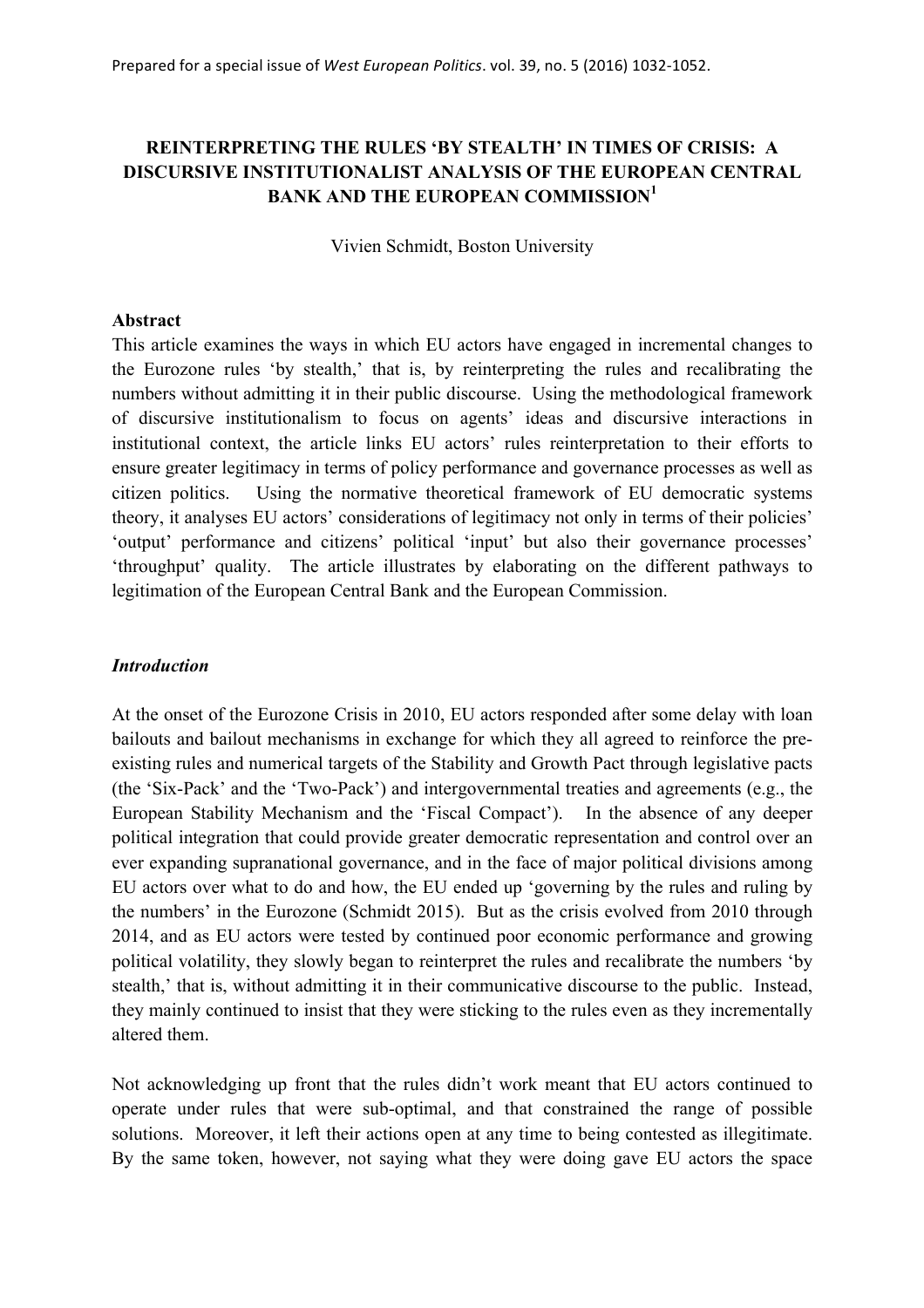necessary to reinterpret the rules incrementally—arguably until such a time as they could gain agreement to legitimate changing the rules more formally.

The challenge for EU actors, in short, has been how to get beyond the original rules to more workable ones in a context in which formal rule-change has been difficult. This has not just been a question of how to get around the institutional constraints that make formally changing the rules very difficult (Scharpf 1999, 2012) or the political logics of divided member-state perceptions of the crisis and diverging national economic interests (Schimmelfennig 2015). It has also been a question of how to build legitimacy for change in a context of institutional-legal constraints and politico-economic divisions. And for this, we also need to consider EU actors' legitimating ideas and discourse about their actions within the EU institutional context.

Explaining the legitimation of institutional change in terms of a disjunction between discourse and action demands a combination of methodological theory to explain institutional change and normative theory to define legitimacy. In what follows, I argue that although the main neo-institutionalist analytic frameworks used in the explanation of the Eurozone crisis—rational choice and historical institutionalism—go a long way toward explaining the crisis response, discursive institutionalism provides a necessary complement. By focusing in on agents' cognitive and normative ideas about what to do and their discursive legitimation of what they did as they coordinated with one another and communicated to the public, discursive institutionalism helps explain the dynamics of change (and continuity) in the ongoing crisis over time. Moreover, because discursive institutionalism sets any such action in institutional context, it is able to use the other neo-institutionalist approaches as background information even as it helps to explain the (re)defining of interests and the (re)shaping of institutions (Schmidt 2008, 2012). Beyond this, by theorizing about legitimacy in terms of EU systems concepts of the responsiveness of the 'input' politics, the effectiveness of the 'output' policies, and the quality of the 'throughput' processes (Scharpf 1999; Schmidt 2013), the article additionally offers an analysis of the constructivist logics of EU actors' ideational and discursive legitimation of their reinterpretation of the rules 'by stealth.'

To illustrate the discursive institutionalist dynamics of change, this article focuses on the cases of the European Central Bank (ECB) and the Commission. The different pathways to legitimation of the ECB and the Commission can be explained not only by differences in their (rationalist and historical) institutional context, in which the ECB had much greater autonomy than the Commission, which was subject to an increasingly divided and politicized Council, but also in meaning and discursive context. The ECB benefited from a more open policy forum within which to develop new legitimating ideas through its coordinative discourse and to engage in a much more elaborate communicative discourse to the public than the Commission. While the ECB was able to hide its reinterpretation of the rules 'in plain view', through a discourse that claimed that everything it did was in keeping with its Charter, the Commission had to hide behind a discourse that claimed that it was rigidly following the rules, even as it interpreted them ever more flexibly.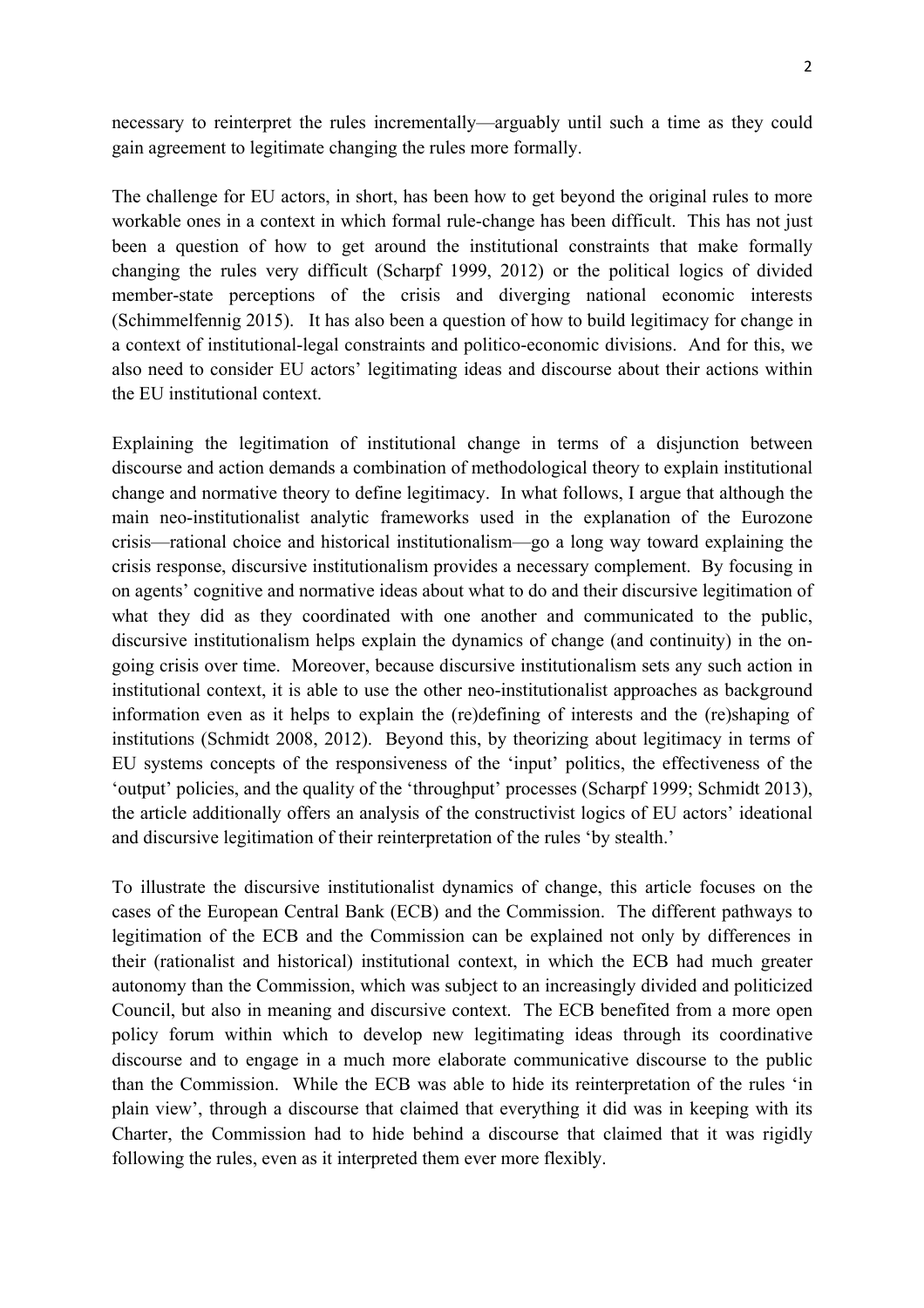The article begins with a discussion of the differences between rational choice, historical, and discursive institutionalist theories of institutional change, and how they apply to the Eurozone crisis, followed by a sketch of the normative framework for the analysis of legitimacy, focused on EU systems theory. It then explores the legitimating ideas and discursive interactions of the ECB, followed by the Commission.

## *Theorizing Neo-Institutional Change (and Continuity) in the Crisis*

Explanations of the Eurozone crisis often tend to fit into one or another neo-institutionalist approach, including rational choice, historical, and discursive institutionalism. Rational choice institutionalist approaches tend to focus on the interest-based political and economic logics of EU member-state actors in the crisis. Historical institutionalist approaches concentrate on the path dependencies of or incremental changes to formal rules and institutional regularities during the crisis. Discursive institutionalist approaches tend instead to look into EU agents' crisis-based ideas and discursive interactions as they reshape their institutions and redefine their interests.

In the Eurozone crisis, rational choice institutionalist approaches tend to cast member-state political leaders in the Council as the key actors in the crisis. They generally concentrate on member-states' rationalist political calculations in interstate bargaining and the domestic political interests and/or economic motivations that inform member-state positions.

The more political accounts focus on interstate hard bargaining and brinkmanship, often within a 'liberal intergovernmentalist' framework in which domestic politics determines member-state bargaining positions with minimal winning coalitions (Moravcsik 1998; see also Jones et al. 2015). For example, the Eurozone crisis response of 2010 to 2012 has been described as a game of chicken in which the strong preference to avoid the break down of the euro area was combined with efforts to shift the costs to the weaker euro members most in trouble (Schimmelfennig 2015). Similarly, the lopsided outcome of the Greek crisis of 2015, during which the government achieved none of its stated goals, was attributed to the Greek government's nested games (Eurogroup and national constituency) and incomplete information (about Greece's bargaining room), confronted with the brinkmanship of the Eurogroup finance ministers, led by German Finance Minister Wolfgang Schäuble (Tsebelis 2016).

The more economic accounts additionally describe a structurally flawed euro that serves to benefit some member-states and handicap others. This has created perverse incentive structures that helped to divide preferences while enabling Germany (with its Northern European coalitional allies) to impose its strategic preferences, aided by the decision rules (most notably the unanimity rule) that gave veto players extra clout while resulting in suboptimal outcomes, in particular for Southern Europe (e.g., Scharpf 2012; see also Schimmelfennig 2014). Where EU supranational actors are considered at all, moreover, they are often cast as secondary players following member-states' orders, motivated by self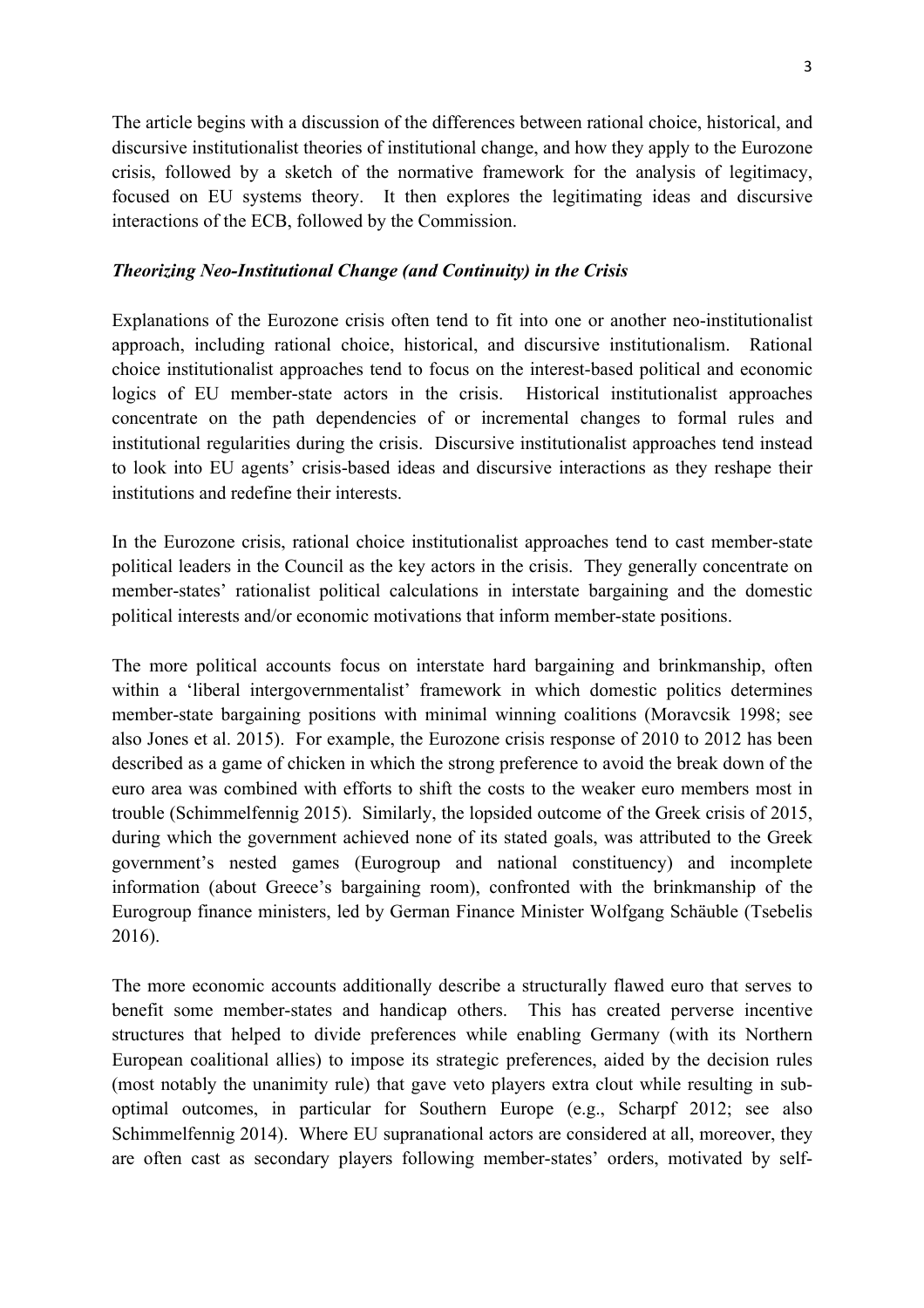interest, the push for bureaucratic power, or the cultivation of neo-functionalist spillover (see, e.g., Niemann and Ioannou 2015, pp. 209-212).

Historical institutionalist approaches are often seen to provide a corrective to the rational choice perspective. They embed events in a broader context traced over time and emphasize the endogeneity of institutions, because they set the rules and the boundaries within which individuals may choose their course of action, and point to the unanticipated consequences of decisions (Pierson 1996; Schimmelfennig 2015, pp. 19-20). In the Eurozone crisis, historical institutionalism emphasizes the design of the pre-existing institutions, and uses the concept of path dependency to explain how the rules of the Stability and Growth Pact were mainly reinforced through subsequent agreements such as the Six Pack, the Two Pack and the Fiscal Compact (Gocaj and Meunier 2013; Verdun 2015). That said, path dependence can be too general a tool, with a tendency to underplay the incremental changes through which old rules are reinterpreted, new policies layered onto the old, or old rules converted into new ones (Streeck and Thelen 2005). In the Eurozone crisis, incrementalist historical institutionalism has been deployed to describe the layering of new elements onto existing rules or the creation of new institutions patterned on the old. Scholars have noted a 'redirection' of existing instruments, as in the case of the ECB's new supervisory responsibilities for banking union (Salines et al. 2012), the invention of new rules 'copied' from older institutions, as in the case of the European Financial Stability Facility (EFSF), and the 'replacement' of institutions, as with the substitution of the European Stability Mechanism (ESM) for the EFSF (Verdun 2015, pp. 226-228).

Historical and rational choice institutionalist approaches have also sometimes been combined to great effect to explain how successive (rationalist choice institutionalist) intergovernmental bargains have deepened European integration through processes of (historical institutionalist) incremental change. For example, the phenomenon of 'failing forward' has been used to illustrate the neo-functionalist (historical institutionalist) dynamic in which liberal intergovernmental bargaining led time and again to incomplete agreements that produced piecemeal, failed reforms which soon required new intergovernmental bargains that generated further European integration without solving the overall problem of the Eurozone (Jones et al., 2015).

From a discursive institutionalist perspective, historical institutionalist approaches do very well in describing how the rules and institutions continue or change incrementally over time but not so well in explaining why. This is because they do little to elucidate how and why agents engage in layering, let alone inventing or reinterpreting the rules—other than to categorize them as change agents (as in Mahoney and Thelen 2009). In contrast, although rational choice approaches do deal with agents, theirs are rational actors with fixed preferences in stable institutions. From the discursive institutionalist point of view, although the resulting game-theoretic analyses may serve as useful depictions of strategic interests at any given point in time, they cannot deal with the complexity of real agents' changing ideas about their interests in incrementally developing institutions, as member-state agents engage in a constant process of dialogue, deliberation, and contestation in their 'coordinative'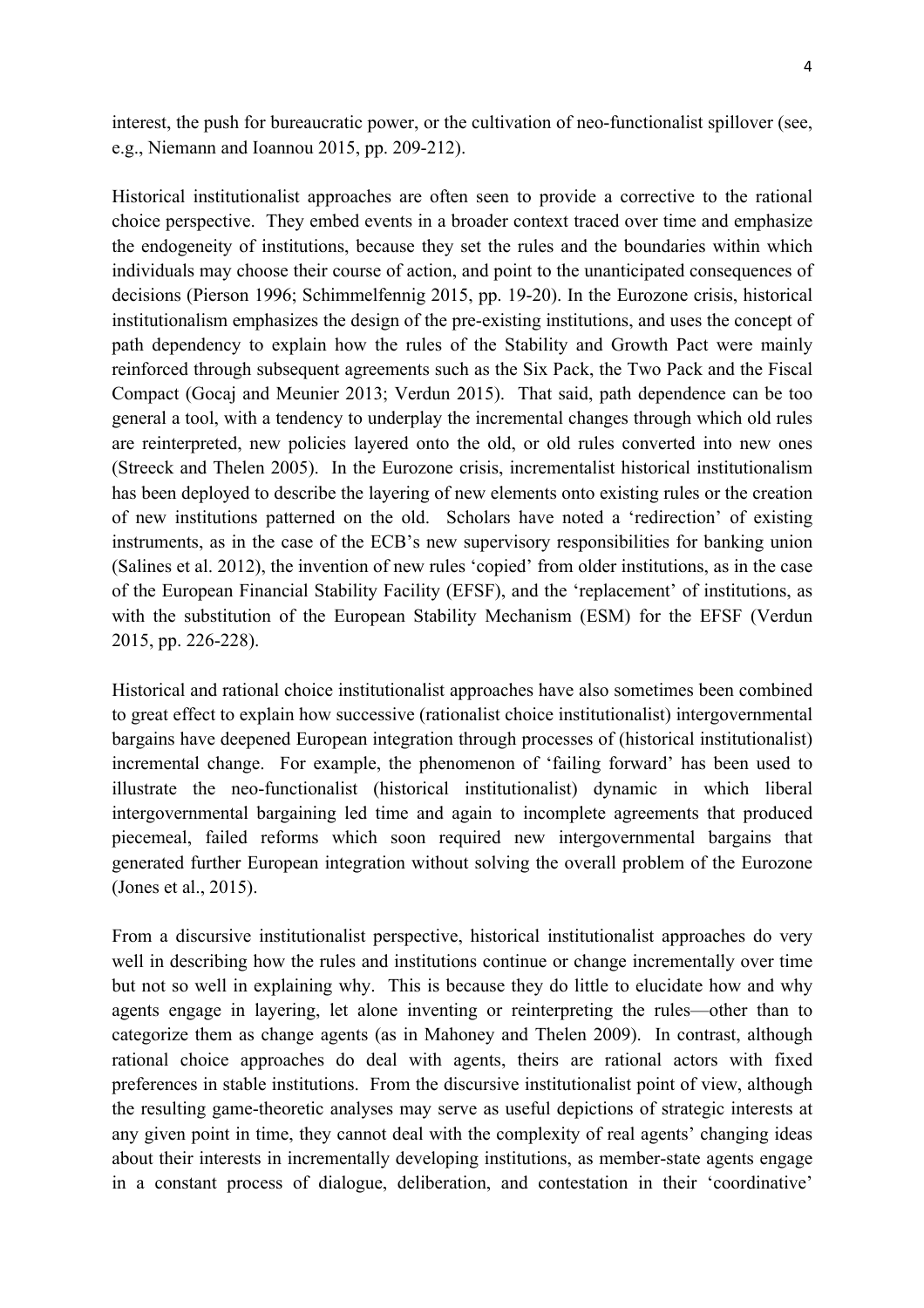discourses of policy construction and 'communicative' discourses of political legitimation (Schmidt 2008, 2012).

Without denying the usefulness of the parsimony of rational choice approaches that attribute interests to actors, in other words, discursive institutionalism seeks to elucidate agents' own ideas about their interests across a much wider range than economic or political self-interest alone, while adding their value-based ideas. Thus, instead of attributing socio-economic interests to 'rational' agents, discursive institutionalists elucidate real agents' competing ideas about interests and values that may be embedded in policy ideas and programs that emerge from deep philosophies. For example, scholars attuned to the importance of ideas point to the very different stories about the causes of the Eurozone crisis, with competing narratives about the problems resulting from government finances, household debt, lack of competitiveness, or a sudden stop in market financing (Jones 2015). Alternatively, they show how EU actors' ideas about austerity are embedded in policy programs that reflect deep philosophies (e.g., Blyth 2013), as in Germany's 'stability culture', with its view of debt as shameful and its belief in an ordo-liberal economic philosophy focused on monetary stability and rule by laws (e.g., Howarth and Rommerskirchen 2013). And they demonstrate that ideas may be so powerful as to go against (rationalist) material self-interests, as in the 'perverse logic' of Germany's ordo-liberal ideas and the problems these have caused for the Eurozone and Germany's own economic interests (Matthijs 2015).

Moreover, rather than seeing the European Council solely as an arena of hard-bargaining liberal intergovernmentalism, scholars focused on discursive interactions instead cast the Council as a forum of 'deliberative intergovernmentalism' in which the member-states seek to come to consensus-based agreements via processes of persuasion and deliberation (Puetter 2014, Ch. 2; Bickerton et al. 2015). We could add that only by considering the interactive processes of contestation along with deliberation can we explain how and why incremental changes in the rules were agreed in the Council, as Germany conceded, over and over again, to things it had initially resisted, including new institutional instruments of Euro governance such as Banking Union and new guidelines for Euro governance such as growth beginning in 2012 and flexibility beginning in 2014 (Schmidt 2015). It is also mainly through agents' ideas and discursive interactions that we can explain how the ECB was able to persuade the more powerful members of the Council, and in particular Chancellor Merkel, to accept its many reinterpretations of its mandates, as well as to agree to Banking Union; or how the Commission was able to increase its discretionary powers while obscuring its increasingly flexible reinterpretations of the rules in the European Semester (Dehousse 2015; Bauer and Becker 2014). To such approaches we could additionally point to ones that build on the 'multiple streams' approach in policy analysis (Kingdon 1984), whether to emphasize the importance of policy entrepreneurs to change ideational paradigms during windows of opportunity, as in the ECB's success in banking union (de Rynck 2016), or the importance of coherent coalitions of policy entrepreneurs, as in the Commission's success in pushing for legally constraining norms for the European Semester from 2009 to 2013 (Saurugger and Terpan 2016).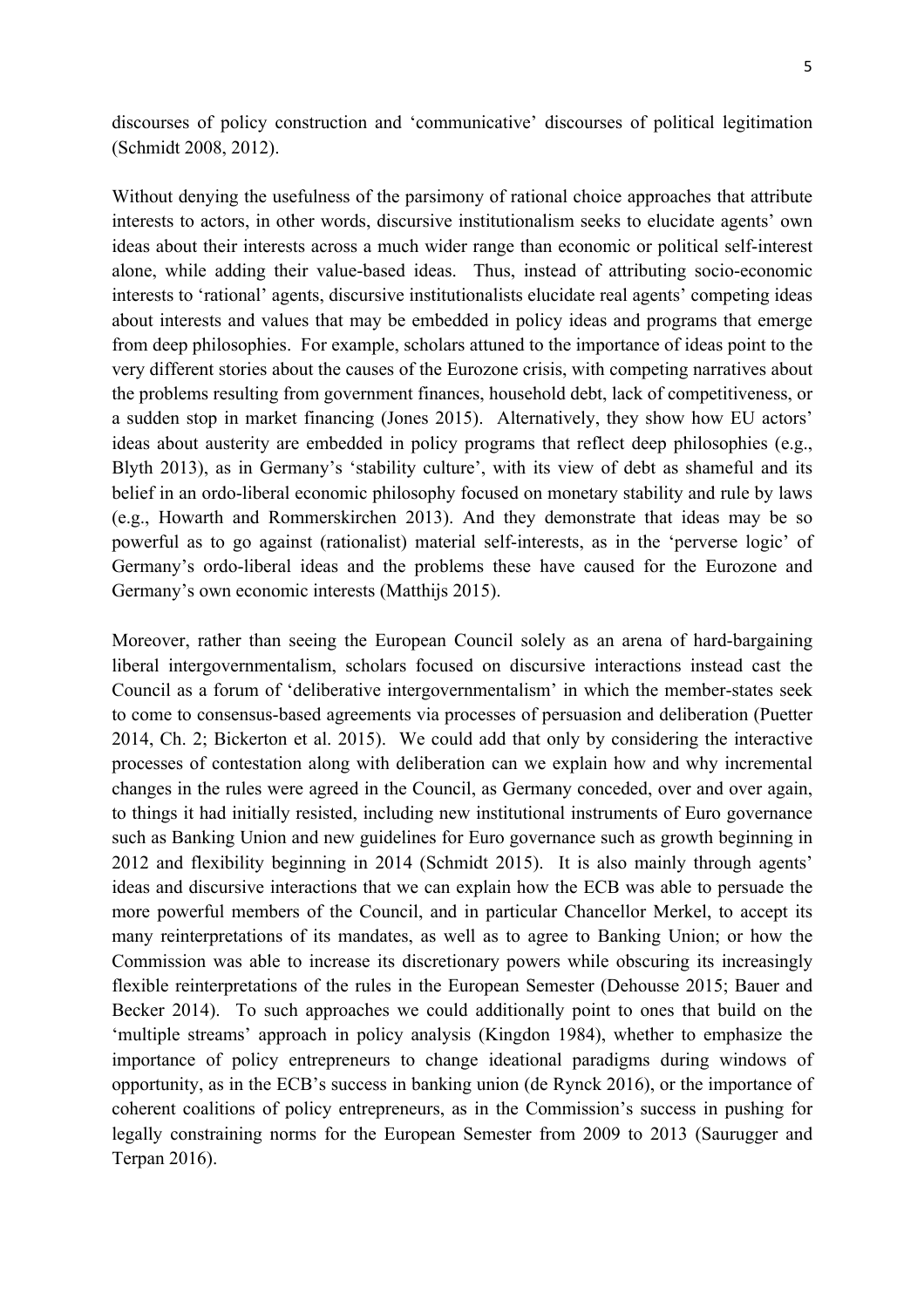In sum, the addition of discursive institutionalism to our neo-institutionalist tool-kit helps lend insight into how EU institutional actors have incrementally managed to overcome the stasis-reinforcing aspects of their institutional contexts. This is the case whether institutional context is understood in terms of the (rational institutionalist) logics of the EU's sub-optimal incentive structures and member-states' divided preferences (Scharpf 1999; Schimmelfennig 2015) or the (historical institutionalist) constraints of the path dependencies stemming from change-resistant decision rules and the sunk costs of adaptation (Pierson 1996), even where incremental changes are instituted over time (Verdun 2015) and successive bargaining games deepen integration (Jones et al. 2015). EU actors have overcome stasis by developing and implementing cognitive and normative ideas for rules-reinterpretation in coordination with other policy actors and in communication with the public. Institutional context here therefore needs to be defined not only as the (historical) institutions and (incentive) structures within which agents find themselves but also as the 'meaning' context for their ideas as well as the discursive 'forums' in which actors articulate their ideas (Toulmin 1958; Schmidt 2012). As a result, different EU actors may follow different pathways not only because of their different institutional settings but also because of their different constructions of meaning and the different communities of interlocutors with whom they engage.

# *Theorizing Legitimacy*

Within this constructivist logic, it is important not only to consider agents' (re)construction of their interests over time but also how they manage to normatively legitimate their actions to one another as well as to the wider public. Most importantly, in particular in any crisis of politics and economics, real people don't just think strategically, they also think about what is legitimate and how they will legitimate their actions to others.

Although there are many different normative theoretical approaches to EU legitimacy (e.g., Beetham and Lord 1998; Bellamy and Weale 2015), this paper turns for definitions of legitimacy to the systems concepts often used in the EU studies literature. These include the 'output' effectiveness of EU policies, the EU's 'input' responsiveness to citizens' political concerns (Scharpf 1999, 2012; Mair 2013), and the 'throughput' quality of the EU's policymaking processes (Schmidt 2013). Throughput is judged by the efficacy of the decision-making processes, the accountability of those engaged in making the decisions (e.g. Harlow and Rawlings 2007), the transparency of the information (e.g. Héritier 2003), and the processes' inclusiveness and openness to consultation and deliberation with the interest groups of 'civil society' (e.g. Coen and Richardson 2009; Kröger 2008).

The first two such legitimizing mechanisms are often seen to involve a trade-off, in which more *output* performance through effective policy outcomes can make up for less *input*  responsiveness, or vice-versa (Majone 1998; Scharpf 1999). There is no such trade-off for the third mechanism. Better quality throughput does not make up for either bad output or minimal input, whereas bad throughput—consisting of oppressive, incompetent, corrupt, or biased governance practices—can throw input and output into question by seeming to skew representative politics or taint policy solutions (Schmidt 2013).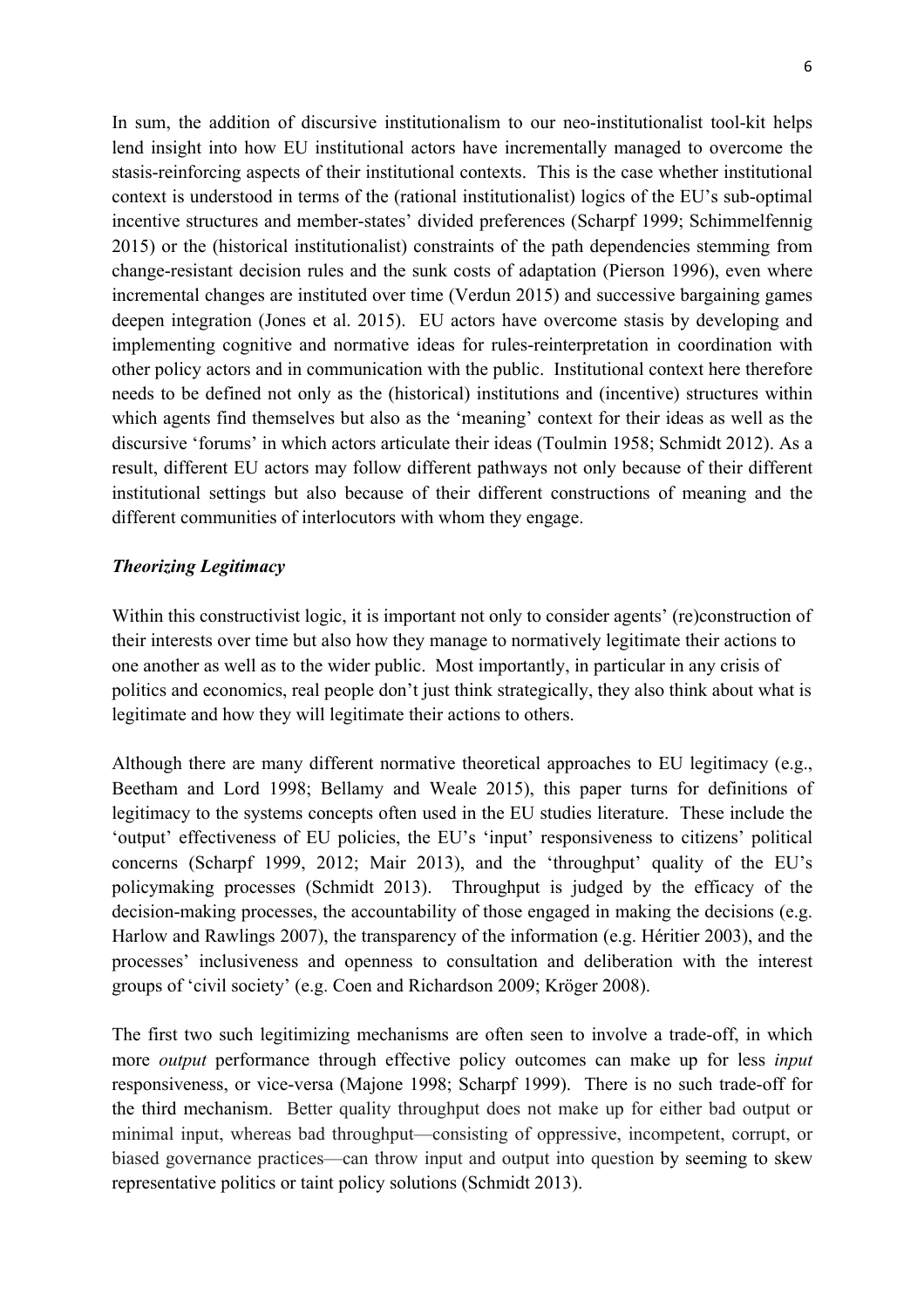Using these three mechanisms of legitimation to analyse EU actors' initial 'governing by rules and numbers' and their subsequent 'rules-reinterpretation by stealth' suggests particularly interesting ways of stylizing our understanding of the Eurozone crisis. Put succinctly, it could be said that initially EU actors assumed that reinforcing rules-based governance (throughput) would ensure good policy results (output) even in the absence of citizens' political involvement (input). But as EU actors themselves soon recognized, however good the quality of rules-enforcement (throughput), policy performance (output) did not improve as expected while political volatility (input) rose in response. EU actors subsequently therefore began slowly to reinterpret the rules (throughput) in order to ensure better results (output) and to respond to the increasingly negative politics (input). But doing so 'by stealth', the only possibility under the circumstances, still skirts problems of legitimacy, in particular with regard to lack of (throughput) accountability and transparency.

In what follows, we look closely at the different pathways to ideational innovation and normative legitimation taken by the ECB and Commission. There can be no doubt that formal institutional context matters greatly for the pathways taken by these supranational actors—meaning not only the rules governing their institutional autonomy and bureaucratic discretion but also their perceptions of their relative power and strategic interests vis-à-vis other EU actors. But equally important are the ways in which supranational EU actors (re)conceived of their roles and responsibilities while seeking to build legitimacy for their changing ideas about what to do and how to do it.

### *The ECB: Legitimizing without Admitting Rules Reinterpretation*

As a non-majoritarian institution, the ECB has generally seen itself and been seen as legitimated by its output policy performance and, arguably, its throughput processes, with good output considered to act as a trade off for any deficiencies in political input. As ordoand neo-liberal thought suggests, isolating the regulatory institutions carrying out the policies from majoritarian politics is as important for output performance as is instituting the right kinds of policies (e.g., Majone 1998). All central banks in advanced industrialized countries have over the years become increasingly insulated from input politics for this reason, and the ECB is the example of this *par excellence*. It has autonomy without any significant or at least sufficient democratic control from the classic 'democratic circuit' of parliamentary oversight (Héritier and Lehmkuhl 2011, pp. 138-9). But the ECB is therefore even more keenly aware of the need to succeed (and to be perceived as succeeding) in its (output) policy performance as well as to ensure the (throughput) quality of its governance processes. This also means managing the perceptions of a wide range of actors not only directly, through citizens' experience of monetary policy performance, but also indirectly, through the effectiveness of the ECB's communicative discourse and/or its coordination with the groups engaged with the ECB in building, implementing, or assessing the Euro's effectiveness (see Scharpf 1999, and discussion in Jones 2009). With such discourse, the ECB sought to legitimate its own increasingly radical reinterpretations of the rules by carefully arguing that its actions remained within its remit as set out in its Charter.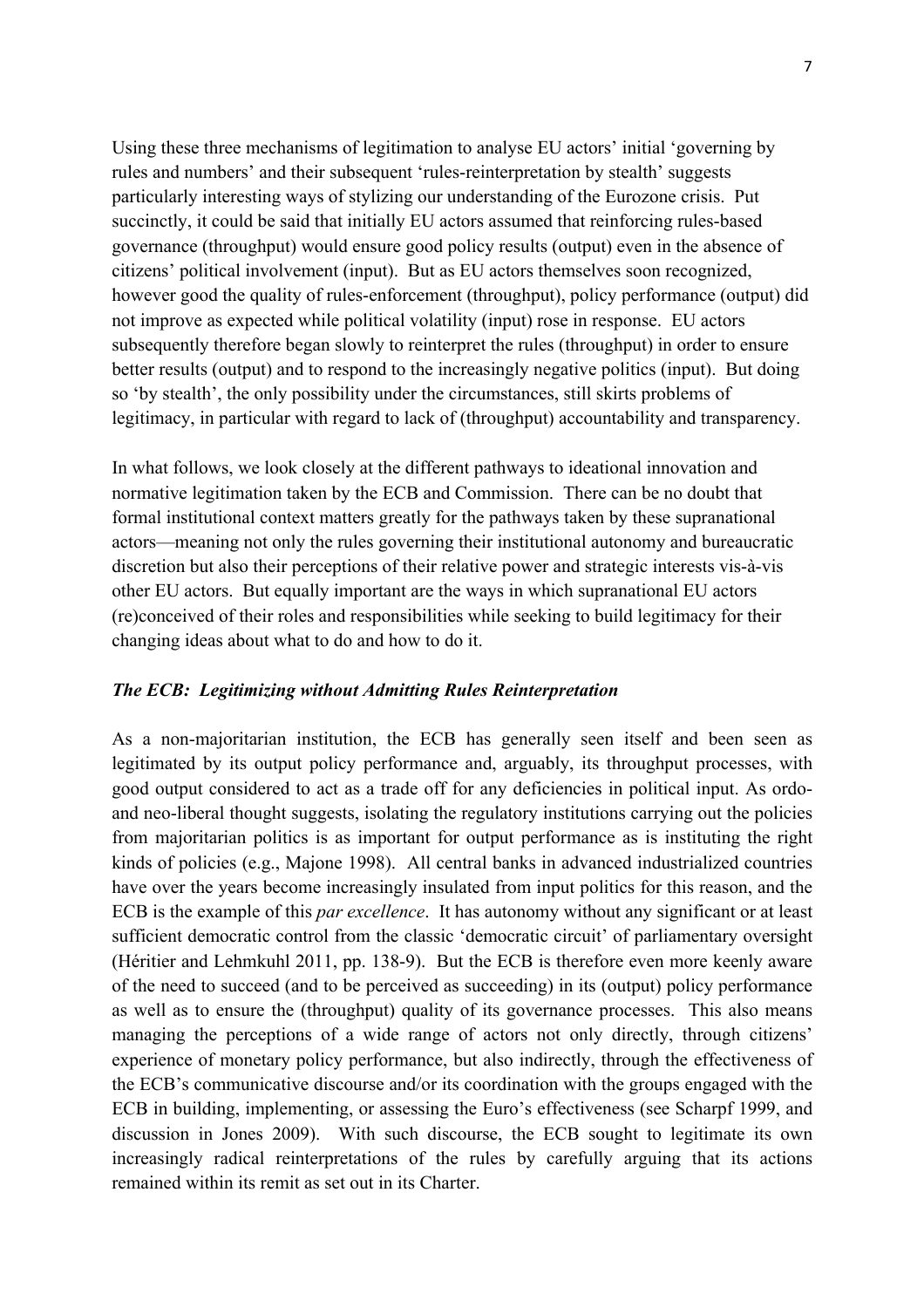#### **From 'Credibility' to 'Stability' and 'Never' Lender of Last Resort to 'Almost'**

Initially, the ECB sought to manage perceptions with a communicative discourse focused on the quality of its throughput processes, by emphasizing the importance of maintaining its 'credibility' through strict adherence to its (throughput) rules of inflation-fighting while resisting any (input) political pressures from member-state leaders. This was the main mantra of ECB president Jean-Claude Trichet, whose discourse focused on 'credibility' as the financial crisis turned into a crisis of the real economy and then a sovereign debt crisis, and as his 'non-standard' bond-buying program remained extremely modest (in particular compared to the FED or the Bank of England), as he insisted that the ECB was not and could never be a lender of last resort (LOLR) (Trichet 2009).

When first appointed head of the ECB, Trichet's successor Mario Draghi initially continued with the discourse of 'credibility' while denying that the ECB could be a LOLR (Draghi 2011). But very soon thereafter (by Spring 2012), as the ECB engaged in more robust bondbuying program, he switched his legitimizing discourse to a focus on 'stability' (see Figure 1). In a randomized sampling of speeches and press conferences from Draghi's appointment in late 2011 through 2013 (see figure 1), although 'credibility' appears in the first months of his mandate (winter 2011/spring 2012), it largely drops out of his vocabulary subsequently (with the exception of a small increase in Spring 2013). In contrast, 'stability' remains the most prevalent term from 2011 and 2013, rivalled only by the word 'competitiveness' linked to the economic growth prospects of the Eurozone—while 'inflation' stayed was a low-level yet steady presence, as was 'structural reform' at an even lower level. 'Save the euro' appears only once, since Merkel's use of the phrase in 2010 to legitimate the Greek bailout to German citizens had panicked the markets. ECB Executive Board member Jörg Asmussen (2012) used that event explicitly in a speech to illustrate the problems of communicating to the people, with the markets listening (Schmidt 2014).

#### Figure 1 about here

The shift from a discourse emphasizing credibility to one focused on stability was not uncontroversial. The stability discourse was intended to help legitimate bond buying while overcoming the resistance of those who retained a narrow reading of the 'no-bailout clause'. Already with Trichet, the modest 'non-standard' bond-buying policies led to internal fights within the ECB, and even the resignation of the two German members of the ECB governing board, Axel Weber in April 2011, Jürgen Stark in September 2011, in protest (Matthijus 2015). This led to the appointment of the more moderate Jörg Asmussen to the governing board, which facilitated further discretionary policies by the ECB. But only once Draghi was appointed did the ECB move toward a more expansive view of its mandate. Even so, stability was not accepted as on a par with credibility until the euro itself was clearly in danger.

In using the word 'stability', the ECB sought to conjure up the 'stability paradigm' underlying EMU (Heipertz and Verdun 2010, p. 93), and thereby to reassure all and sundry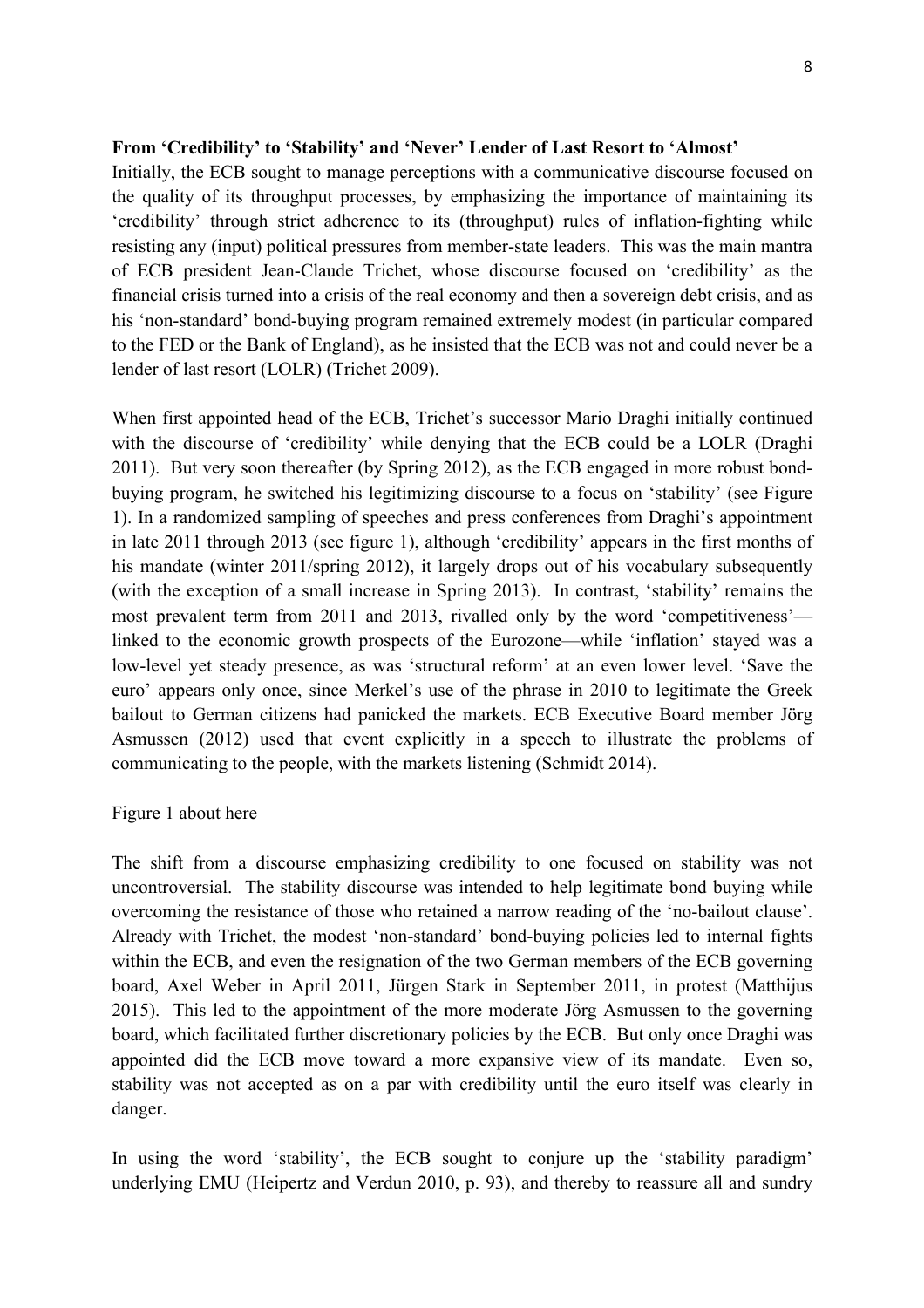that the ECB remained committed to its basic philosophy, as outlined in the Charter. As ECB officials themselves explained, in a crisis the central bank 'must stand ready to back up the market while increasing its communication to explain that its primary objective has not changed in crisis mode' (Drudi et al., 2012, p. 890). Thus, at the same time they insisted that the Charter was correct to prohibit primary market purchases of public sector debt by central banks, to prevent the ECB and Euro-system central banks from becoming an LOLR, they concluded that therefore 'it must be clear that an increased intermediation role for and outright purchases of the central bank are only justified on grounds of malfunctioning of the financial markets—and hence the exceptional measures are temporary in nature—to ensure price stability in the medium term' (Drudi et al., (2012, p. 894).

The switch from credibility to a stability discourse also opened up space for the ECB to engage in informal interactions with EU leaders in the Council. Unlike Trichet, who seemed most concerned about maintaining his autonomy for purposes of 'credibility', Draghi sought to coordinate with Council leaders, including engaging in a concerted year-long 'charm offensive' to persuade Chancellor Merkel in particular that 'unorthodox' bond-buying programs and banking union were essential. All the while, the bank was working to fashion policy packages acceptable (to Germany) and workable (for EMU) against Bundesbank opposition (Spiegel 2014). Draghi succeeded in getting around Bundesbank opposition largely via Merkel and after bypassing the objections of the German representative on the ECB board.

Importantly, however, while the ECB quickly switched its discourse from credibility to stability beginning in 2011, it continued to deny publicly that it would or could act as a lender of last resort (LOLR) despite slowly and incrementally layering on increasingly 'unorthodox' bond-buying policy that brought it closer and closer to one (Buiter and Rahbari 2012). When Draghi was asked early in his term whether the bond buying was Europe's version of 'quantitative easing', his response was: 'Each jurisdiction has not only its own rules, but also its own vocabulary. [The bond-buying programs] are certainly unprecedented. But the reliance on the banking channel falls squarely in our mandate, which is geared towards price stability in the medium term … We call them non-standard measures (*Financial Times* Dec. 19, 2011). Such measures did little to change the course of the crisis itself between 2010 and 2012, however, since the discourse of denial kept the markets worried and primed for panic and attack, while the actual policies created their own knock-on effects for member-states, the banks, and the ECB itself (Blyth 2013).

Only in July 2012, when Draghi pledged to do 'whatever it takes to preserve the euro', did the markets stop their massive attacks against Spanish and Italian sovereign debt, convinced that this constituted a pledge to act as an LOLR (although the ECB never stated this—and qualified the statement by adding that it would do whatever it takes 'within our mandate'). The one significant difference from what central banks ordinarily do as LOLRs is that the ECB made its pledge conditional on the Italian and Spanish governments asking for it to purchase their debt and in exchange agreeing to a conditionality program focused on austerity and structural reform. Conditionality made the program more akin to an IMF-style lending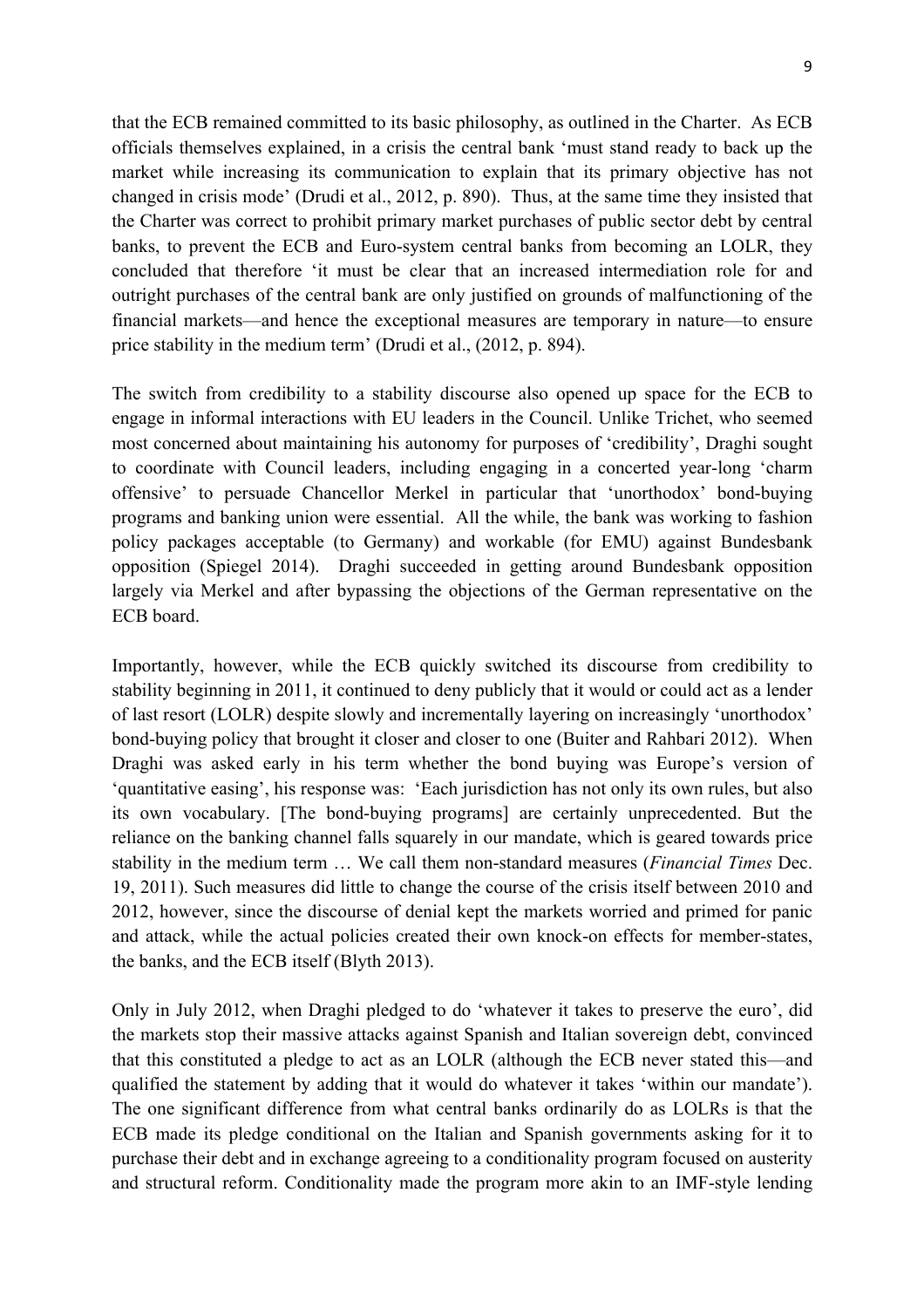program, focused on dealing with insolvency, than an LOLR program, focused on illiquidity (Mody 2015). Even German leaders largely accepted this shift in policy (Newman 2015), with the exception of the more orthodox Bundesbank, which supported the court case in the German Constitutional Court that opposed the ECB's right to institute OMT.

The ECB's pledge in 2014 to engage in quantitative easing to stave off deflation, begun in early 2015, was yet another step toward becoming an LOLR without admitting it—and has also been questioned by German central bankers and economists. In fact, with Asmussen's replacement by a less moderate German representative to the Bundesbank, Sabine Lautenschläger, Draghi may have lost both support and room for manoeuver in his making the ECB more of an LOLR via quantitative easing.

### **Legitimizing Rules Reinterpretation by Hiding it in Plain View**

So how do we explain the ECB's remarkable reversals, in particular given the continual denials in the discourse? The answers require considering the policy program and ideas on the one hand, the discursive interactions on the other. In terms of ideas, very generally speaking, we could explain the ECB's slow, incremental shifts in bond buying as involving a search for solutions. The ECB's pre-crisis 'paradigm' on what to do in the event of a crisis did not cover all the contingencies, and the ECB had to engage in a continual process of '*bricolage'* (see Carstensen 2011) in the context of emergency crisis management via increasingly 'unorthodox' policies that were unimagined and arguably unimaginable prior to the crisis. These were the *ad hoc* responses of the ECB agents puzzling their way through a crisis rather than the result of 'willful actors' seizing the moment (Braun 2013). Any reinterpretation of the rules was not easy because of very different ideas held initially by different members of the ECB board between more pragmatic central bankers willing to take an increasingly more expansive interpretation of the rules and more orthodox ones insisting on following the rules as heretofore strictly defined.

In terms of discursive interactions, moreover, inside the ECB, member-state representatives to the ECB governing board were engaged behind closed doors in internal coordination processes of persuasion and contestation. Initially, the more orthodox bankers mainly from Northern Europe formed a blocking coalition around Germany, but this changed as more and more Northern European countries rallied around the ECB President in a process of 'deliberative intergovernmental' decision-making (Puetter 2014; Bickerton et al. 2015). This left the Bundesbank (BB) increasingly on its own to espouse the most orthodox positions.

In terms of our normative theory of legitimacy, we could explain the stand-off between the BB and the rest as a clash between the ECB and its increasing numbers of allies concerned about (output) policy results versus the BB's sticking to the (throughput) principles of accountability and its view that technical agents ought not to take decisions that are the domain of input legitimate political actors. This clash in views came out most clearly in the hearings of the German Constitutional Court. The ECB's executive board member Jörg Asmussen justified the unorthodox monetary policy measures as a (output) response to unusual circumstances, insisting that: "We are in a situation of one size fits none, that is why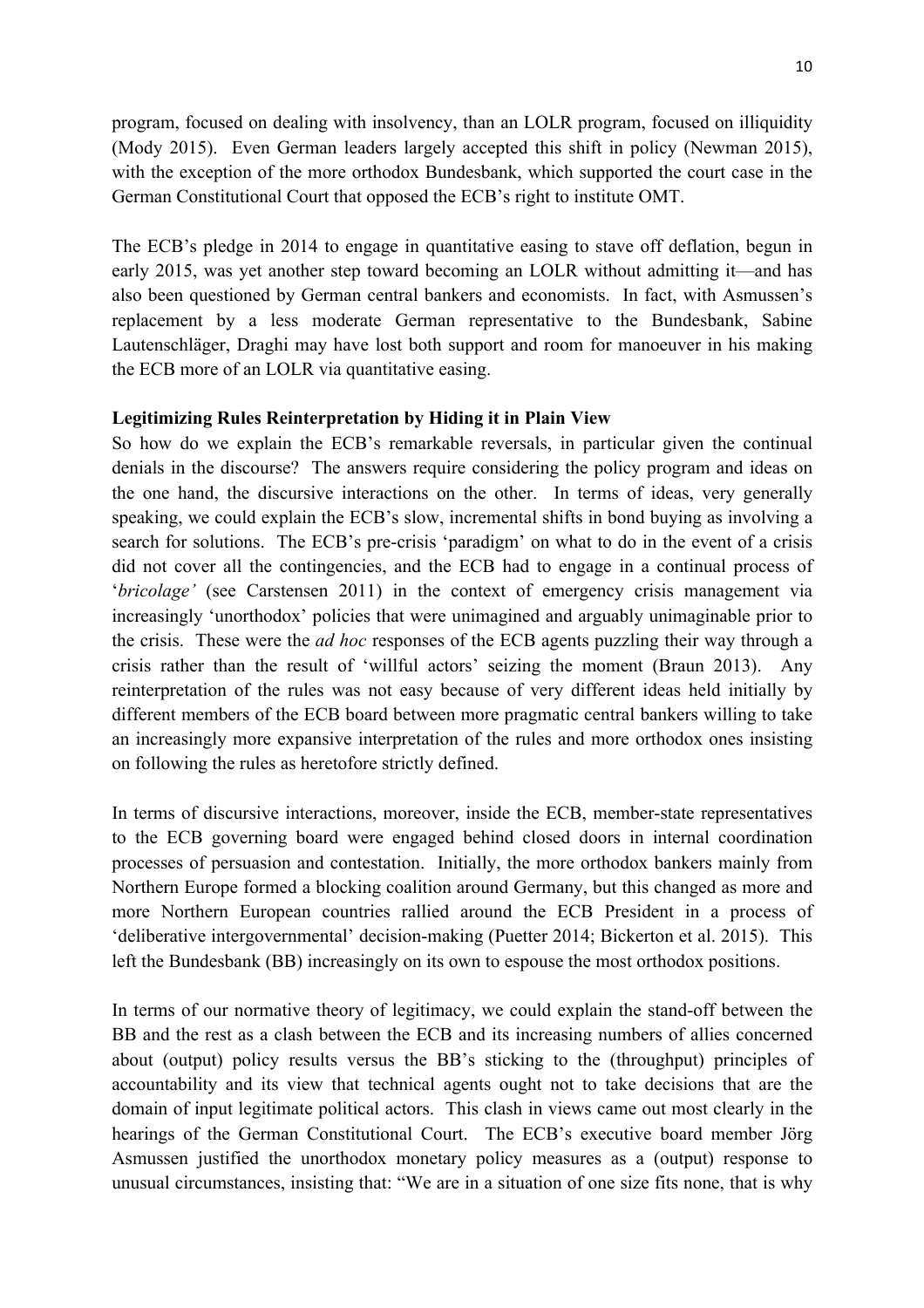we have extended these non-standard instruments." Bundesbank President Weidmann instead vehemently opposed ECB intervention on the grounds that its (throughput) remit was to control inflation, and that only the politicians had the (input) legitimacy to deal with the rest (*Financial Times* June 12, 2013).

Ideational entrepreneurship is an added factor in the explanation of the ECB's changing ideas and discourse over time. The switch in presidents of the ECB was of great significance, and needs to be added to the deliberative coordination of internal consensus among ECB bankers and the ECB's changing communicative discourse to the public. Trichet was the consummate civil servant whose career was focused on institution building in financial and monetary affairs, and whose ideas about what to do remained conservative. Draghi was much more innovative, having had a more diverse background, beginning as an academic economist with stints in international institutions and private as well as public finance, in which he was often called in to reform institutions and innovate policies (Basham and Roland 2014). Draghi was also a bridge-builder. In the progressive reinterpretation of the rules to 'save the euro,' not only did Draghi gain the trust and respect of fellow bankers, he also, as noted above, managed to develop sufficient rapport with Council leaders—and in particular Chancellor Merkel—so as to gain their trust and support as well. As such, Draghi could be seen as a highly successful 'policy entrepreneur' (Kingdon 1984) who was able not only to develop a new set of actionable ideas acceptable to the broader central banking epistemic community, he was also able to legitimate this to the satisfaction of political as well as technical actors in potential veto positions. The ECB itself, in fact, has been very successful as a policy entrepreneur overall. In banking union, for example, a dominant group in the ECB in 2012 took advantage of Council decision-makers' high uncertainty to help preferences converge around the idea of giving up national supervisory powers (de Rynck 2015; see also Dehousse 2015).

While the ECB appears to have managed incrementally to reinterpret the (throughput) rules so as to move slowly toward better (output) economic performance, the question of its input legitimacy remains. Although the absence of even the shadow of input legitimacy can be seen to pose little problem when the ECB remains within its charter-based remit to guide monetary policy, as a trade-off with output legitimacy, it can be problematic where the ECB goes beyond that remit. This is arguably the case when it pushed the more input-legitimate actors like the Council and individual member-states to implement policies focused on austerity and structural reform, as a *quid pro quo* for its bond buying programs (Braun 2013, pp. 6-8). Worse yet was the ECB's joining the 'Troika' in partnership with the IMF and the Commission to impose conditionality on program countries (Eichengreen 2013), not to mention ECB President Trichet sending secret letters to Prime Ministers threatening withdrawal of Central Bank support if they do not follow ECB demands.

In addition to these questions of its input legitimacy, however, remain those related to output. Although the ECB remains the 'hero' of the crisis because it took action, one could nonetheless question its output performance. Most prominent among these is the question: Did the ECB do enough soon enough? It took five years after the inception of the euro crisis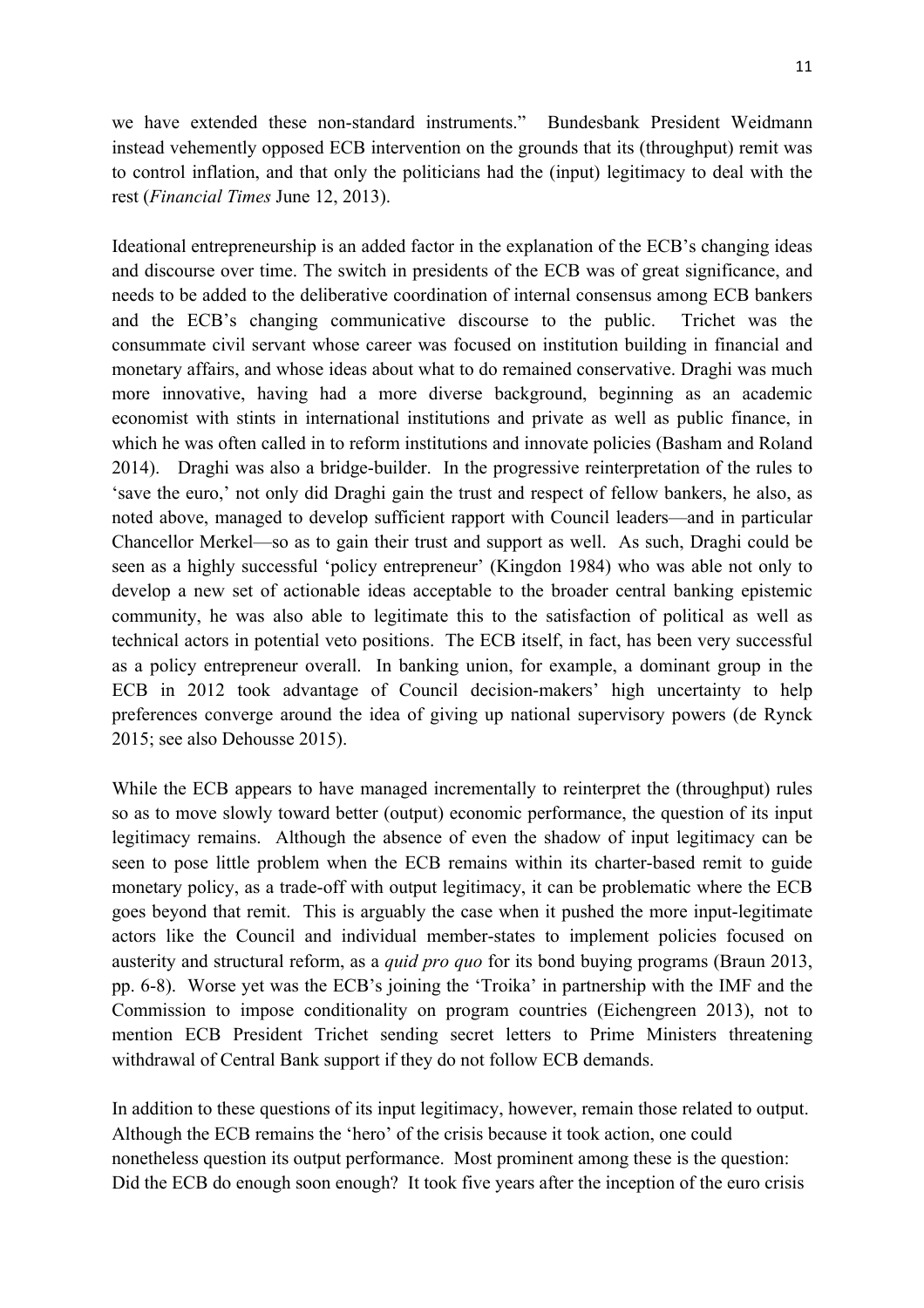for its (throughput) reinterpretation of the rules to bring it the place where it began the kind of quantitative easing that the US has engaged in since 2008—and only because deflation threatened.

### *The Commission: Neither Admitting nor Legitimating Rules Reinterpretation*

During the crisis between 2010 and late 2014, the Commission incrementally also altered its interpretation of the rules without acknowledging it. But unlike the ECB, which has the autonomy to reinterpret its own rules, and chose constant communication to legitimate its reinterpretations by insisting that they remained true to the cardinal rules, the Commission had little independence of action, and therefore sought to hide its increasing flexibility with a harsh discourse focused on austerity and structural reforms.

As befits a bureaucracy as opposed to an autonomous agency, the EU Commission depends for its legitimacy primarily on its carrying out of the (throughput) duties assigned it by the input legitimate bodies to which it must render accounts—the Council and increasingly over time the EP. With the onset of the Eurozone crisis, however, the 'master' to whom the Commission saw itself accountable was narrowed to the Council as a result of the massive increase in intergovernmental decision-making in this area and the sidelining of the EP (Fabbrini 2013). The Commission itself appeared to have lost much of its traditional power of initiative to the increasingly active European Council (Bickerton et al. 2015). That said, Council legislation focused on reinforcing the Eurozone's 'governing by rules and numbers'—themselves mostly proposed by the Commission itself—further strengthened the Commission's role as enforcer in the European Semester. The Commission's own legislative proposals in fact vastly increasing its powers of oversight as well as built in the discretionary authority that enabled it to reinterpret the rules—if only 'by stealth' (Dehousse 2015). But with such new powers, the Commission's legitimacy also became increasingly linked to the output performance of the policies it administered. As for input legitimacy, its (throughput) processes of oversight over national governments' budgets raised questions about whether this undermined the member-states' own political input legitimacy.

### **From Governing by Rules and Numbers to Greater Flexibility**

Initially, the Commission was most concerned with the quality of its administration of the rules (throughput), and conceived of its autonomy rather narrowly, with a constant eye to possible Council (read Germany and its coalitional allies) response. As the crisis continued, however, in the absence of remedies to the crisis such as a fiscal union or Eurobonds and in light of a narrative focused on the sinners who overspent, the Commission was stuck with searching for solutions 'like the drunk who looks for his lost keys under the lamp post' because 'that is where the light is' (Mabbett and Schelkle 2014). Recognizing this reality, in particular as economic output performance deteriorated, the Commission made increasing numbers of exceptions and flexible adjustments for non-program countries, in particular beginning in 2013. But it tried to avoid acknowledging this publicly not only because it lacked the independent authority of the ECB but also because it felt constant pressures from the member-states in the Council either to make exceptions or to deny them. As a result, it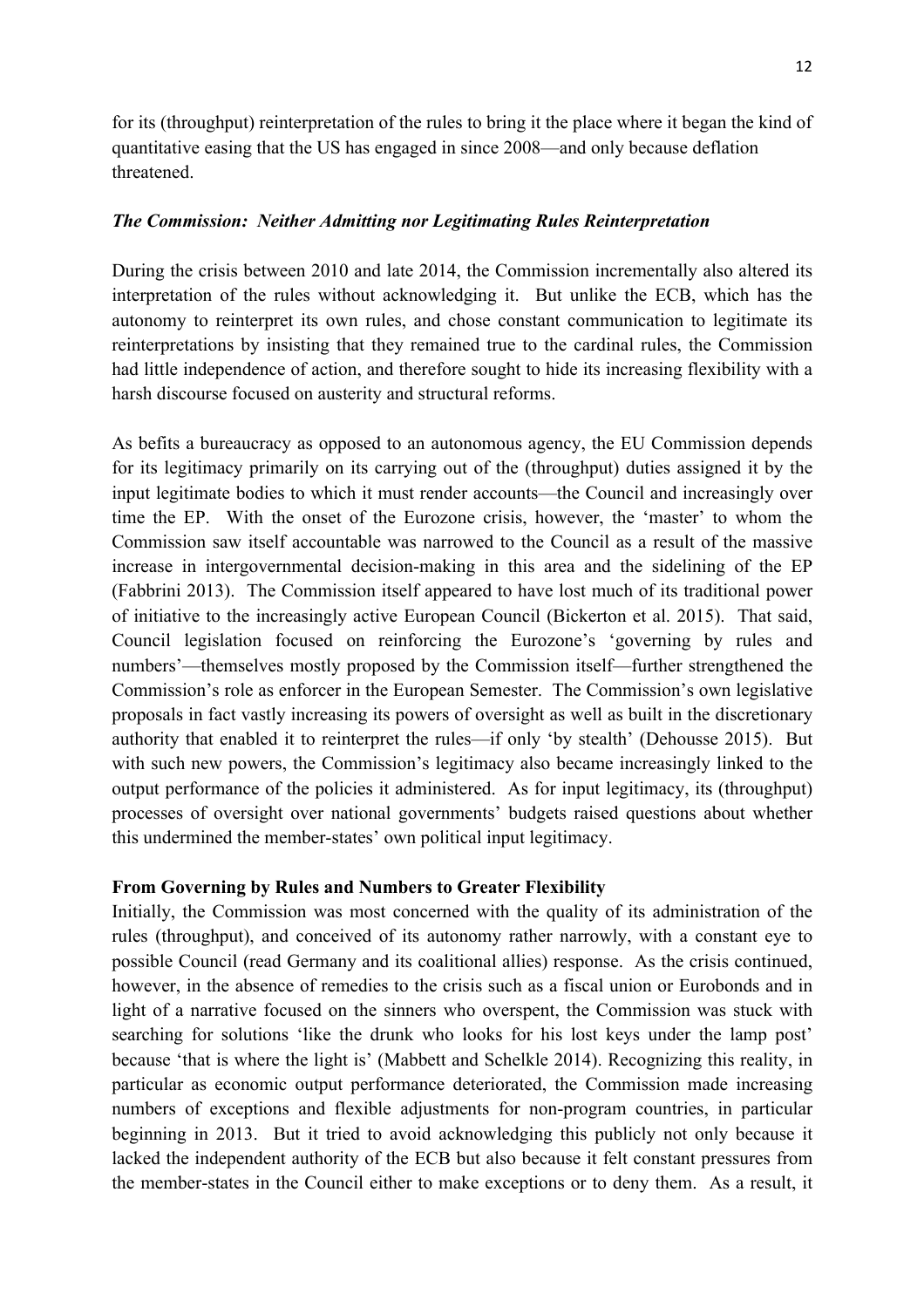maintained a harsh discourse focused on the necessity of austerity and structural reform so as to circumvent the political pressures and objections from pro-austerity Council members.

The Vice President of the Commission in charge of Economic and Monetary Affairs and the Euro, Olli Rehn, was the main public spokesperson for the Commission with regard to the European Semester between 2011 and 2014. His communicative discourse was all about fiscal consolidation and structural reform in order to bring down excessive deficits and address macroeconomic imbalances. Especially in the first few years, his speeches invariably referred to the need for consolidation along with structural reform. In terms of word use frequency between fall 2011 and fall 2013, Rehn's discourse was similar to that of ECB President Draghi, despite the differences in their responsibilities (see Figure 2). This was most apparent in the absence of considerations of inflation, lender of last resort, or even 'save the euro' in Rehn's public pronouncements. Moreover, although Rehn, like Draghi, repeatedly referred to the importance of stability, Rehn's discourse emphasized the 'stability culture' and/or the need for financial stability in the member-states, not price stability<sup>2</sup>. Additionally, Rehn's focus on competitiveness was even more pronounced in his discourse than Draghi, especially by late 2012 into 2013. Competitiveness served as a justification for the push for structural reforms, which also appeared steadily at an increasingly high level. Finally, interestingly enough, while Draghi largely dropped credibility as a reference point, Rehn continued to use it, but to different ends. It focused on the member-states' regaining credibility by consolidating their finances<sup>3</sup>, or Europe regaining 'credibility on our road towards a stability union of both responsibility and solidarity', not on the institution's own  $\text{credity}^4$ .

#### Figure 2 about here

Behind the discourse focused on stability, credibility, and competitiveness were practices that were becoming incrementally more flexible in the application of the rules and calculation of the numbers. This is because the increasingly precise definition of rules and numerical targets, although limiting the Commission's room for manoeuver, actually gave the Commission greater margins for flexibility. The Six Pack regulations increased Commission discretion in evaluating a member-state's fiscal position and adjustment effort, since the Commission was to take into account the 'range of relevant factors' when judging noncompliance, including mitigating or aggravating ones, along with 'exceptional circumstances (Mabbett and Schelkle 2014, pp. 12-13). Moreover, RQMV made it harder for the Council to reverse a Commission decision. All of this ensured the Commission a kind of built-in discretion without any built-in input accountability, in particular with regard to the Macroeconomic Imbalance Procedure (MIP), where the Commission was essentially free to decide when to launch (or not) an MIP (Scharpf 2012). This was in contrast to the Excessive Deficit Procedure (EDP), where merely hitting a certain number would trigger the procedure.

But for both procedures, the actual calculations mattered, giving way to a 'politics of numbers' that raises questions about the 'accounting' end of flexibility (Mabbett and Schelkle 2014, pp. 12-13) as well as the Commission's accountability. One such example was the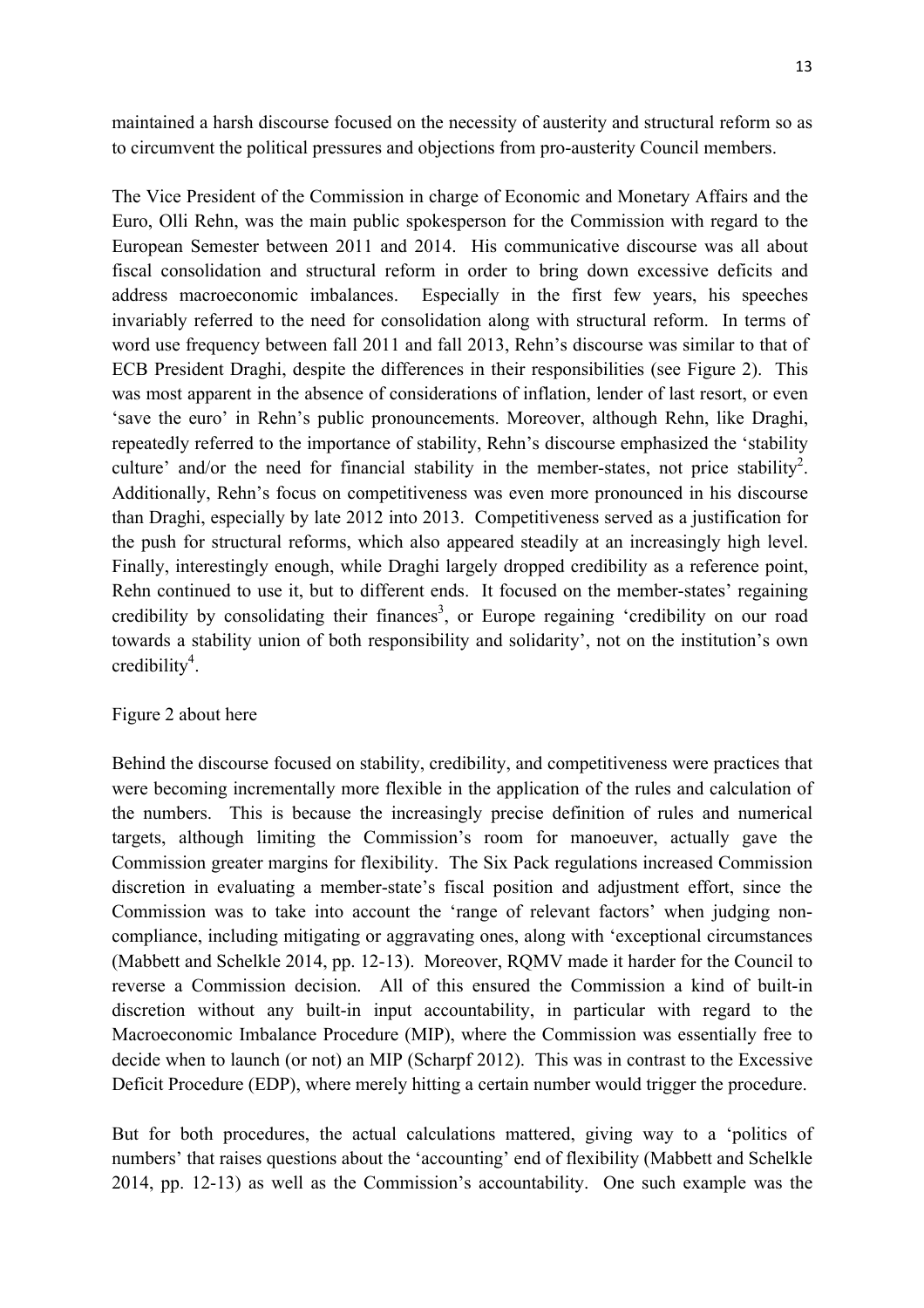change to calculating the deficit in terms of a 'primary' surplus (deficit minus interest payments). This enabled the Commission to allow countries that posted a primary surplus to delay rapid deficit reduction in order to propel growth, which is why France and Italy were given two-year delays to meet their deficit targets, first in 2013 and again in 2015. In the case of Spain, moreover, the Commission ultimately also agreed to a delay deficit reduction by using a new calculation of the 'structural deficit' proposed by the Spanish government itself (on the grounds that Commission calculations underestimated the impact of unemployment). But the Commission refused to generalize this calculation out of 'concern in some capitals' (read Germany) about the implications of using better estimates—which might ease up the pressures on program countries (*Wall Street Journal* Sept. 24, 2013), thus raising questions about (throughput) fairness and consistency in the application of the rules.

The Commission's (throughput) flexibility came in for increasing criticism beginning in 2012, in particular from Northern European member-states. Germany remained very much wed to the 'stability culture' and ordo-liberal ideas (Howarth and Rommerskirchen 2013; Matthijs 2015), as did other Northern European countries like Finland and the Netherlands. Their increasing opposition to flexibility came to a head in 2014, with Germany and Finland making a frontal attack on the Commission in an eight page memo in which they claimed that the Commission used 'a somewhat arbitrary approach' in granting budget flexibility, and went so far as the suggest that 'a separate pair of eyes' was needed to ensure that the rules were properly applied (*Financial Times* 28 February, 2014). In contrast, Southern European member-states continued to complain that the Commission was too rigorous, and that without greater leeway in the application of the rules they were concerned that their economies' output performance would deteriorate along with their input legitimacy, as the voters turned increasingly to populist parties on the political extremes. Moreover, by 2014, Italian Prime Minister Renzi, supported by French President Hollande, had been pushing the Council—and Merkel in particular—to agree to greater flexibility in view of the need for growth, which had already entered the Council discourse in 2012, pushed by the previous Italian Prime Minister, Mario Monti (Schmidt 2015). Finally, lack of (throughput) inclusiveness in the internal Commission evaluation process was also an issue, in particular at first, since the Commission had initially shut out other Directorates-General which could have provided more nuanced information to moderate judgments about the numbers as well as to address the effects of any cuts (Zeitlin and Vanhercke 2014).

But whatever the criticisms, the Commission consistently claimed to be applying the rules and running the numbers as its mandate demanded, despite the fact that it reinterpreted the rules increasingly flexibly over time. And by 2013, although the Commission tacitly acknowledged the failure of fiscal consolidation policies by agreeing to ease the policy on rapid deficit reduction, Commission spokespeople stuck to a discourse that claimed that it was prior success in austerity measures, not failure, which had allowed for a more flexible policy. Rehn claimed that things were getting slightly better only because the crisis response offered "a policy mix where building a stability culture and pursuing structural reforms supportive of growth and jobs go hand in hand" (Rehn 2013). In response to the Northern Europeans in particular, moreover, the Commission insisted that the increasing complexity of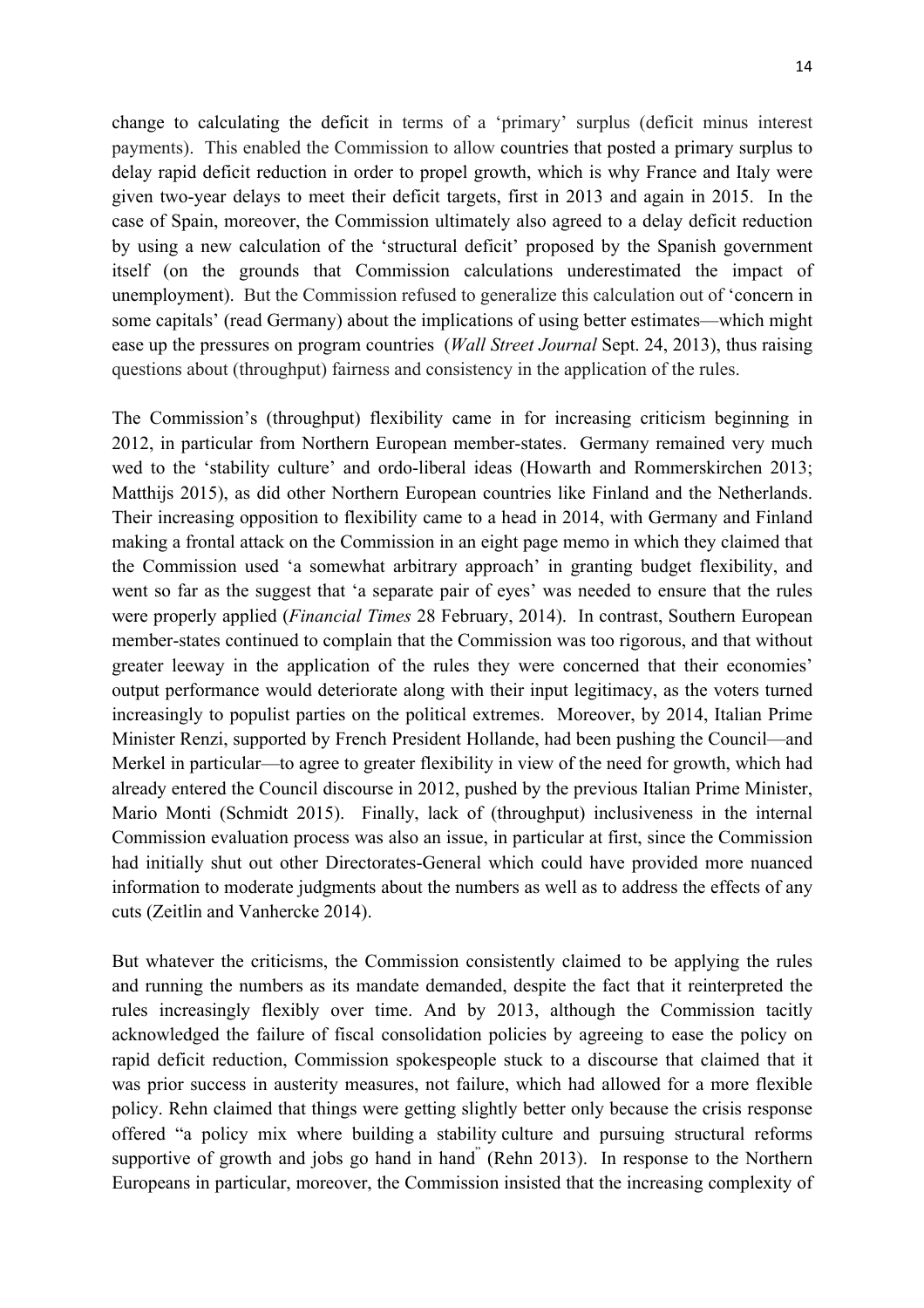the rules constituted a 'methodological refinement', and was 'no change in policy, only a change in circumstances' since 'we now have more room for manoeuver' because cutting deficits was no longer such an urgent priority (*New York Times*, May 17, 2013).

#### **Legitimizing Rules Reinterpretation by Hiding behind a Discourse of Denial**

Notably, while the Commission's communicative discourse remained largely the same across time, and outside analysts saw the Commission as tone deaf to the economic and social impact of numbers-targeting rules, the actual internal coordinative bureaucratic discourse, as contained in the official reports, including the Annual Growth Surveys (AGSs) and the Country Specific Recommendations (CSRs) incrementally more inclusive of such concerns. This resulted not only from Commission responsiveness to Council admonitions as output performance deteriorated but also to an internal opening by DG ECFIN to other Directorates-General as well as to the member-states in the context of the sectoral advisory committees on employment and social policy.

The initial experiences did indeed confirm critics' worst fears regarding a 'one size fits all' approach in the European Semester that subordinated social cohesion goals to fiscal consolidation, budgetary austerity, and welfare retrenchment. This was clear in the first AGS and CSRs in the 2011 exercise (Pochet 2010; see also Zeitlin and Vanhercke 2014, pp. 12- 14). The AGS' first priority was 'to set budgetary policies on a sound footing through rigorous fiscal consolidation'; the second priority was to engage in 'rapid reduction in unemployment through labour market reforms' focused on wage devaluation; and only the third proposed 'growth enhancing measures,' while there was no mention of social concerns such as the increase in poverty (Annual Growth Survey (AGS) 2011—COM 2011, 11 final, Jan 12, 2010, p. 9).

Subsequent exercises of the European Semester were less narrowly targeted, however, at least on paper. Moreover, even in the assessment of the results of the 2011 European Semester and guidance on 2011-2012 written in June 2011, the Commission was already highlighting problems with the (output) results, regarding 'reaching the targets in the areas of employment, research and development, energy efficiency, tertiary education and poverty'. But the focus on austerity remained, as the Commission insisted that it was 'essential to stick to agreed deadlines for the correction of excessive deficits and to consolidate swiftly'. That said, the Commission did signal awareness of problems with the input legitimacy of the exercise, as it recommended involving national parliaments, subnational authorities, and other stakeholders 'to build the legitimacy and effectiveness of the new EU economic governance' (AGS 2011--COM(2011) 400 final, June 7). Moreover, subsequent AGS's recommended a more socially balanced set of priorities, including 'tackling unemployment and the social consequences of the crisis', including issues of poverty reduction and social inclusion as well as issues of education, training, and active labor market policies, pensions, and health policy. This was the result of an increasingly more collaborative process over time from within the Commission (Zeitlin and Vanhercke 2014, pp. 21-28), but not from outside. The absence of non-governmental stakeholders such as NGOs or the social partners at EU or national levels continued to raisequestions of (throughput) legitimacy with regard to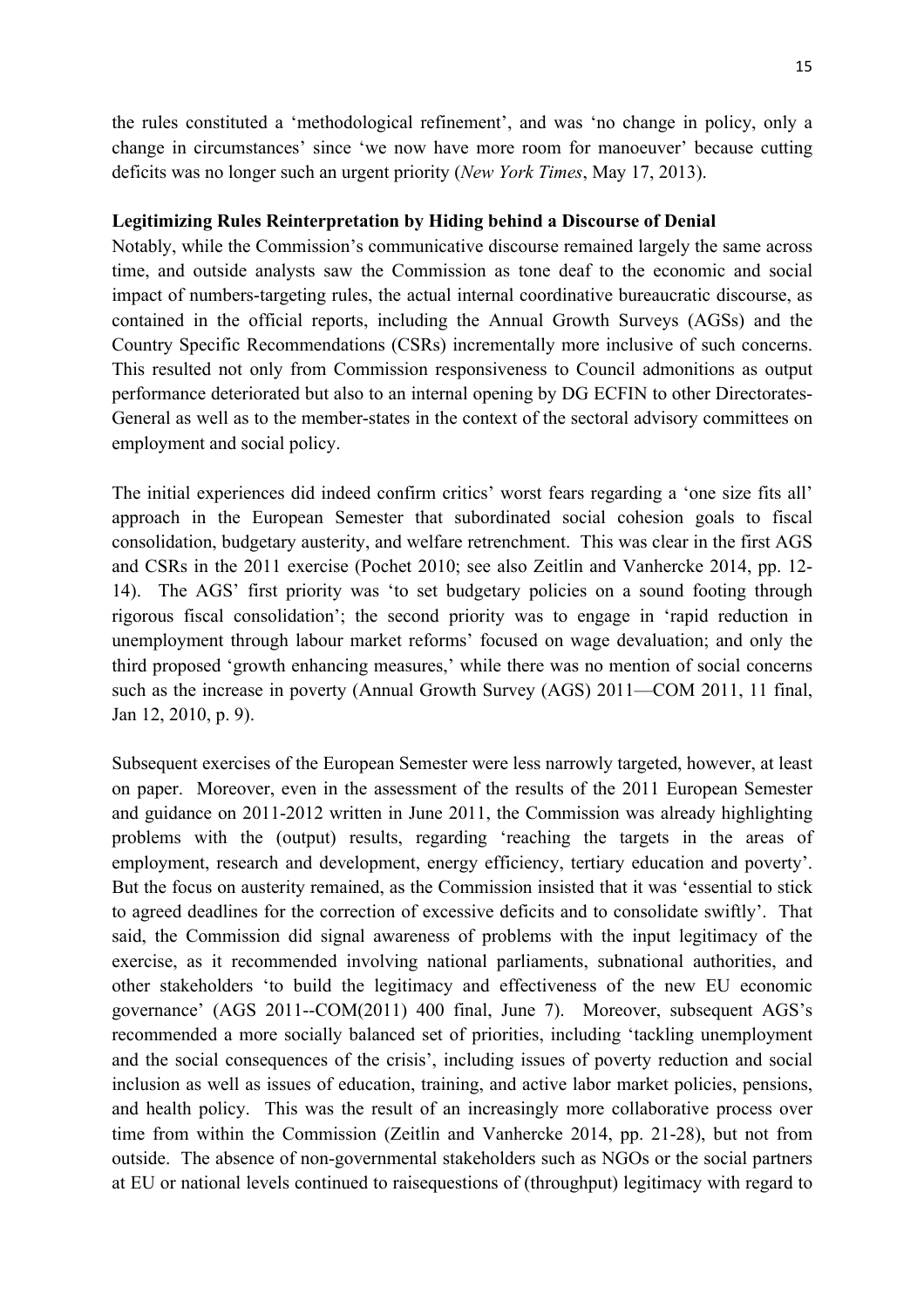accessibility and inclusiveness. Most importantly, however, although the stated objectives and recommendations did become more social and employment-friendly on paper, and more all-inclusive in process, their actual impact in practice remains in question. The fact that the first priority in the Annual Growth Surveys from 2011 through 2014 was fiscal consolidation helps explain why member-states cut first, and then naturally found there was nothing left for growth-friendly policy based on the Commission's Agenda 2020, let alone for poverty alleviation and employment promotion (Alcidi et al., 2014).

Only with the inception of a new Commission in January 2015 have the practices and the discourse seemed to be coming into greater alignment. The Juncker Commission began presenting structural reform as a *quid quo pro* for greater flexibility through slower deficit reduction. It also pledged to do more to alleviate the social costs of the crisis, as well as to promote growth through an investment fund. And the Commission's Annual Growth Survey (AGS) of 2015 for the first time put fiscal consolidation—now renamed 'fiscal responsibility' (defined as 'growth-friendly fiscal consolidation')—in third place, following investment for growth in first place, and structural reform in second place—now with a much wider set of recommendations, instead of the narrow focus on labour market flexibility of the AGS of 2011 (AGS COM (2014) 902 final, Nov. 28). As Commission President Jean-Claude Juncker declared in his first State of the Union speech to the EP on September 9, 2015: "You cannot run a single currency on the basis of rules and statistics alone. It needs constant political assessment, as the basis of new economic, fiscal and social policy choices'. The Commission's first step in getting beyond the contradictions between its discourse and its actions was to publish a set of rules on flexibility in January 2015—only to get push back from the ECB and the Council.

# *Conclusion*

Increasingly over the course of the Eurozone crisis between 2010 and 2015, both the ECB and the Commission sought to improve policy performance (output) by reinterpreting the rules by which they governed (throughput) more and more extensively. But they did this very differently.

The ECB had significant autonomy to reinterpret the rules set out in its Charter so long as it could build a sense of agreement about what to do in its coordinative discourse of policy construction. In addition, the ECB developed an elaborate communicative discourse to hide its reinterpretations of the rules 'in plain view,' by seeking to persuade its interlocutors and the general public that its policies remained within the mandate set out by its Charter, even as its reinterpreted that mandate more and more broadly. As such, the ECB moved from a discourse of 'credibility' to one of 'stability' and from a discourse that pledged that it would 'never' be a lender of last resort like normal central banks to almost becoming one, while passing this over in silence.

The Commission had much less margin for manoeuver than the ECB since the rules it devised and administered were decided by the Council (with the EP in certain instances) and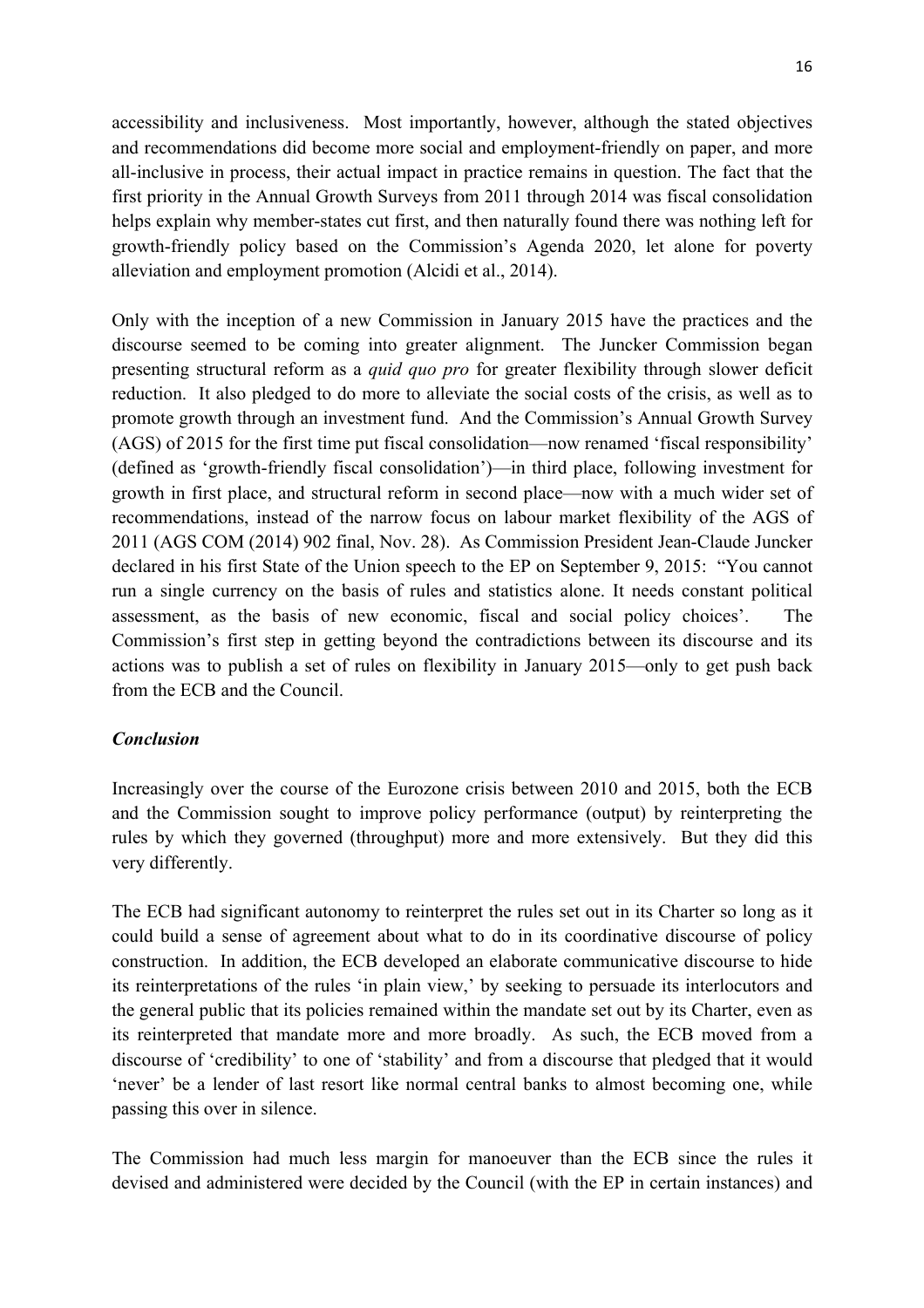pushed by the ECB. The Commission's lack of autonomy meant that although it also sought to build legitimacy with other EU actors for rules reinterpretation, the Commission had a rather thin communicative discourse through which it generally insisted that it was applying the rules with great vigour, via harsh austerity and structural reform, even as it actually applied the rules with increasing flexibility.

The question today is whether the ECB and the new Commission from 2015 on will go from reinterpreting the rules 'by stealth' to a clearer discourse of legitimation. If this happens, it is likely to be the result of a more input legitimate Commission President more willing to codify rules (re)interpretation, and an even more activist ECB successfully engaged in quantitative easing. But how far this can go remains in question, given the Eurozone's divided politics and institutional constraints.

### **References**

- Alcidi, C. A., Giovannini, A., and Piedrafita, S. (2014) *Enhancing the Legitimacy of EMU Governance* CEPS Special Report No. 98. Brussels (December).
- Asmussen, J. (2012) 'Building Trust in a World of Unknown Unknowns: Central Bank Communication between Markets and Politics in the Crisis', Speech at the European Communication Summit 2012 (Brussels, 6 July).
- Basham, James and Roland, Aanor (2014) 'Policy-making of the European Central Bank during the Crisis: Do Personalities Matter?' Institute for International Political Economy Berlin. Working paper no. 38/2014.
- Bauer, Michael and Becker, Stephan (2014) 'The unexpected winner of the crisis: The European Commission's strengthened role in economic governance', *Journal of European Integration* 36: 3, 213-229.
- Beetham, David and Lord, Christopher (1998) *Legitimacy and the European Union* London: Longman
- Bellamy, Richard and Weale, Albert (2015) 'Political Legitimacy and European Monetary Union', *Journal of European Public Policy* 22: 2, 257-274.
- Bickerton, Christopher J. , Hodson, Dermot, Puetter Uwe (2015) "The New Intergovernmentalism and the Study of European Integration', in Bickerton J., Christopher, Hodson, Dermot, and Puetter Uwe, eds., *The New Intergovernmentalism* Oxford: Oxford University Press, 1-50.
- Blyth, Mark (2013) *Austerity: The History of a Dangerous Idea* Oxford: Oxford University Press
- Braun, Benjamin (2013) "Preparedness, Crisis Management and Policy Change: The Euro Area at the Critical Juncture of 2008-2013," *British Journal of Political and International Relations* 17:3, 419-441.
- Buiter, W. and Rahbari, E. (2012) 'The European Central Bank as Lender of Last Resort for Sovereigns in the Eurozone', *Journal of Common Market Studies* Annual Review 50, 6-35.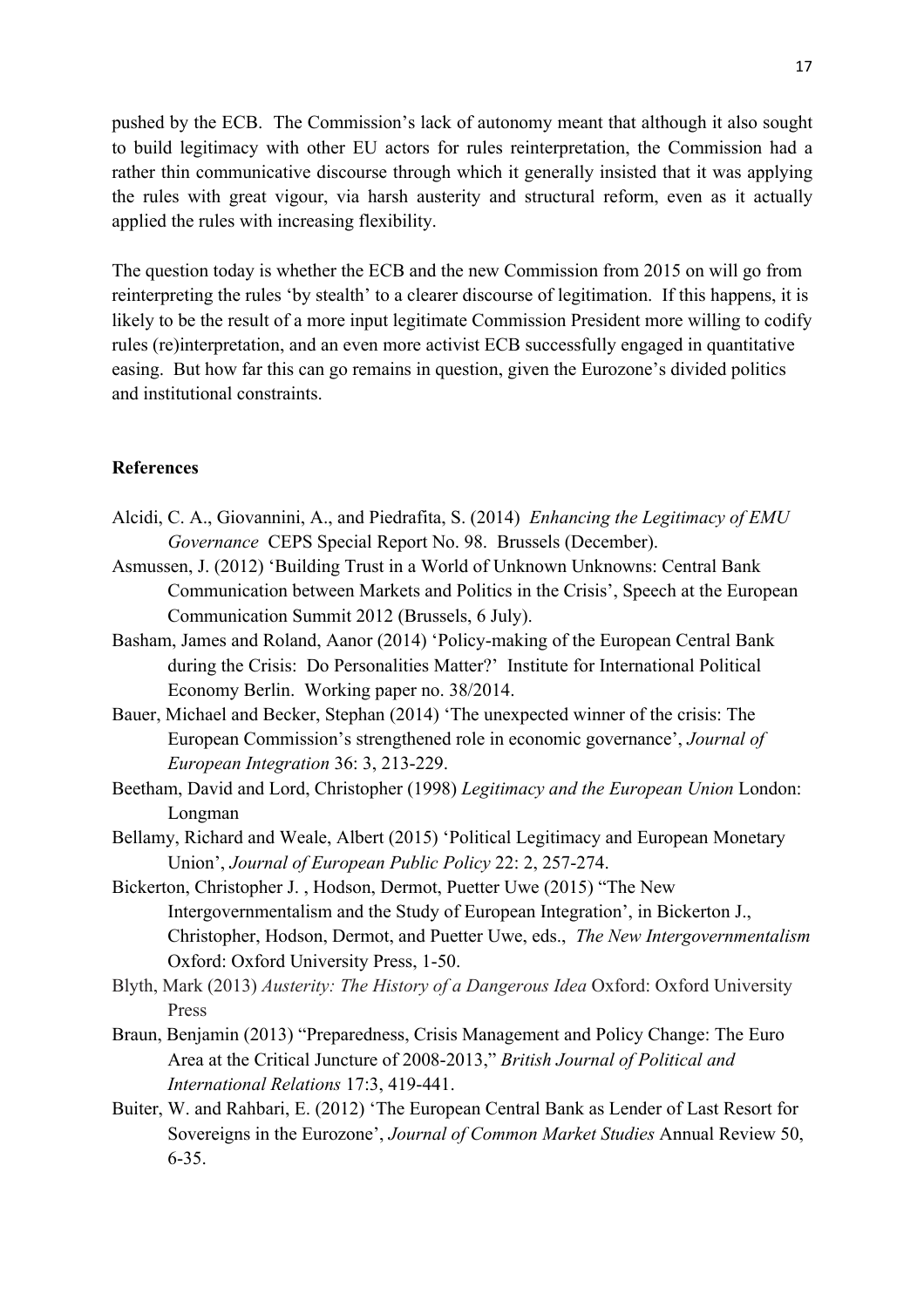Carstensen, Martin B. (2011) "Paradigm man vs. the bricoleur: an alternative vision of agency in ideational change", *European Political Science Review*, 3 (1): 147-167

- Coen, David and Richardson, Jeremy (2009) *Lobbying in the European Union: Institutions, Actors, and Issues.* Oxford: Oxford University Press.
- De Rynck, Stefaan (2016) 'Banking on a Union: The Politics of Changing Eurozone Banking Supervision', *Journal of European Public Policy* 23: 1, 119-135.
- Dehousse, Renaud (2015) 'The New Supranationalism'. Paper prepared for presentation at the Council for European Studies Annual Meetings (Paris, July 8-10).
- Draghi, M. (2011) Press conference, Nov. 3 http://www.ecb.int/press/pressconf/2011/html/is111103.en.htm
- Drudi, F., Durré, A. and Mogelli, F. P. (2012) 'The Interplay of Economic Reforms and Monetary Policy: The Case of the Eurozone', *Journal of Common Market Studies* 50:6, 881-898.
- Fabbrini, Sergio (2013) 'Intergovernmentalism and its limits', *Comparative Political Studies* 46:9, 1003-1029.
- Harlow, C. and Rawlings, R. (2007). 'Promoting Accountability in Multi-Level Governance', *European Law Journal* 13 4, 542—562
- Heipertz, Martin and Verdun, Amy (2010) *Ruling Europe: The Politics of the Stability and Growth Pact* New York: Cambridge University Press.
- Héritier, Adrienne (2003) 'Composite democracy in Europe. The role of transparency and access to information', *Journal of European Public Policy* 10 :5: 814–33.
- Héritier, Adrienne and Lehmkuhl, Dirk (2011) 'New Modes of Governance and Democratic Accountability' *Government and Opposition* Vol. 46, No. 1, pp. 126-144.
- Gocaj, L. and Meunier, S. (2013) 'Time will tell: The EFSF, the ESM, and the Euro Crisis', *Journal of European Integration* 35: 3: 239-53.
- Howarth, David and Rommerskirchen, Charlotte (2013) "A Panacea for all Times? The German Stability Culture as Strategic Political Resource," *West European Politics* 36/4: 750-770
- Jones, Erik (2009) 'Output Legitimacy and the Global Financial Crisis: Perceptions Matter', *Journal of Common Market Studies* 47:5, 1085-1105.
- Jones, Erik (2015) 'Getting the Story Right: How you should choose between different interpretations of the European Crisis (and why you should care)', *Journal of European Integration* 37: 7, 817-832.
- Jones, Erik, Kelemen, Daniel, and Meunier, Sophie (2015) "Failing Forward? The Euro Crisis and the Incomplete Nature of European Integration." Comparative Political *Studies* 49:7, 1010-1034
- Kingdon, J. (1984) *Agenda's, Alternatives, and Public Policies,* New York: Longman
- Kröger, Sandra (2008) 'Nothing but Consultation: The Place of Organized Civil Society in EU Policy-making across Policies', *European Governance Papers (EUROGOV)* No. C-08-03 http://connex-network.org/eurogov/pdf/egp-connex-C-08-08.pdf
- Mabbett, Debra and Schelkle, Waltraud (2014) 'Searching under the Lamp-Post: The Evolution of Fiscal Surveillance.' LEQS Paper No. 75/2014 (May).
- Mahoney, James and Thelen, Kathleen (2009). *Explaining Institutional Change: Ambiguity, Agency, and Power* Cambridge: Cambridge University Press.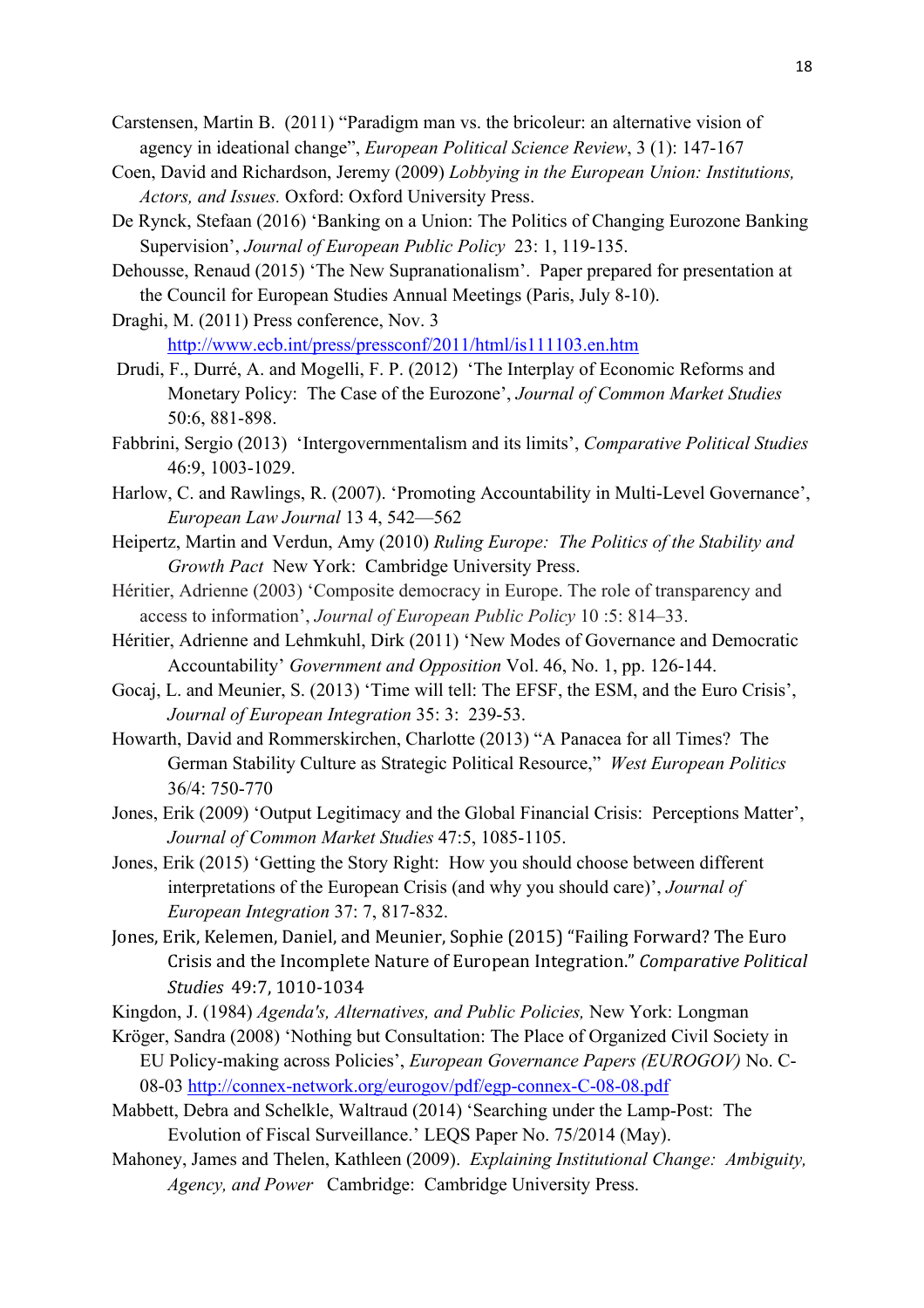Mair, Peter (2013) *Ruling the Void: The Hollowing of Western Democracy* London: Verso .

- Majone, Giandomenico (1998). 'Europe's Democratic Deficit', *European Law Journal,* 4:1, 5-28.
- Matthijs, Matthias (2016) 'Powerful Rules Governing the Euro: The Perverse Logic of German Ideas', *Journal of European Public Policy* 23: 3, 375-391.
- Mody, Ashoka (2015) "Living Dangerously without a Fiscal Union" *Bruegel Working Paper* 2015/03 (March). http://www.bruegel.org/download/parent/875-living-dangerouslywithout-a-fiscal-union/file/1788-living-dangerously-without-a-fiscal-union/

Moravcsik, Andrew (1998). *The choice for Europe*. Ithaca, NY: Cornell University Press

- Newman, Abe (2015) 'The Reluctant Leader: Germany's Euro Experience and the Long Shadow of Reunification' in *The Future of the Euro* co-edited by Matthias Matthijs and Mark Blyth. New York: Oxford University Press, 117-135.
- Niemann, Arne and Ioannu, Demosthenes (2015) 'European economic integration in times of crisis: A case of neofunctionalism?', *Journal of European Public Policy* 22: 2, 196- 218.
- Pierson, Paul (1996) 'The Path to European Integration: A Historical Institutionalist Analysis,' *Comparative Political Studies* 29: 123-163
- Pochet, Philippe (2010) *What's wrong with EU2020?* European Trade Union Institute Policy Brief, European Social Policy 2
- Puetter, Uwe (2014) *The European Council and the Council: New Intergovernmentalism and Institutional Change* (Oxford: Oxford University Press,
- Rehn, Olli (2013) 'Recovery is Within Reach', August 13, 2013 http://blogs.ec.europa.eu/rehn/recovery-is-within-reach/
- Salines M., Glöckler, G. and Truchlewski, Z. (2012) 'Existential Crisis, Incremental Response: The Eurozone's Dual Institutional Evolution 2007-2011', *Journal of European Public Policy* 19:5, 665-681
- Saurugger, Sabine and Terpan, Fabien (2016) "Do crises lead to policy change? The Multiple Streams Framework and the European Union's economic governance instruments." *Policy Sciences,* early view DOI 10.1007/s11077-015-9239-4
- Scharpf, Fritz W. (1999) *Governing in Europe* (Oxford: Oxford University Press).
- Scharpf, Fritz W. (2012) "Monetary Union, Fiscal Crisis and the Pre-emption of Democracy" in Joachim Jens Hesse (ed.), *Zeitschrift für Staats- und Europawissenschaften*, 9:2, 163-198 http://www.zse.nomos.de/fileadmin/zse/doc/Aufsatz\_ZSE\_11\_02.pdf
- Schimmelfennig, Frank (2015) "Liberal intergovernmentalism and the euro area crisis", *Journal of European Public Policy* 22 (2): 177-195.
- Schimmelfenig, Frank (2014) "European integration in the euro crisis: The limits of postfunctionalism", *Journal of European Integration* 36 (3): 321-337.
- Schmidt, Vivien A. (2008) 'Discursive Institutionalism: The Explanatory Power of Ideas *and* Discourse', *Annual Review of Political Science* 11, 303-26.
- Schmidt, Vivien A. (2012) "Discursive Institutionalism: Scope, Dynamics, and Philosophical Underpinnings" in *The Argumentative Turn Revised: Public Policy as Communicative Practice* eds. Frank Fischer and Herbert Gottweis. Durham, NC: Duke University Press, 85-113.
- Schmidt, Vivien A. (2013) 'Democracy and Legitimacy in the European Union Revisited: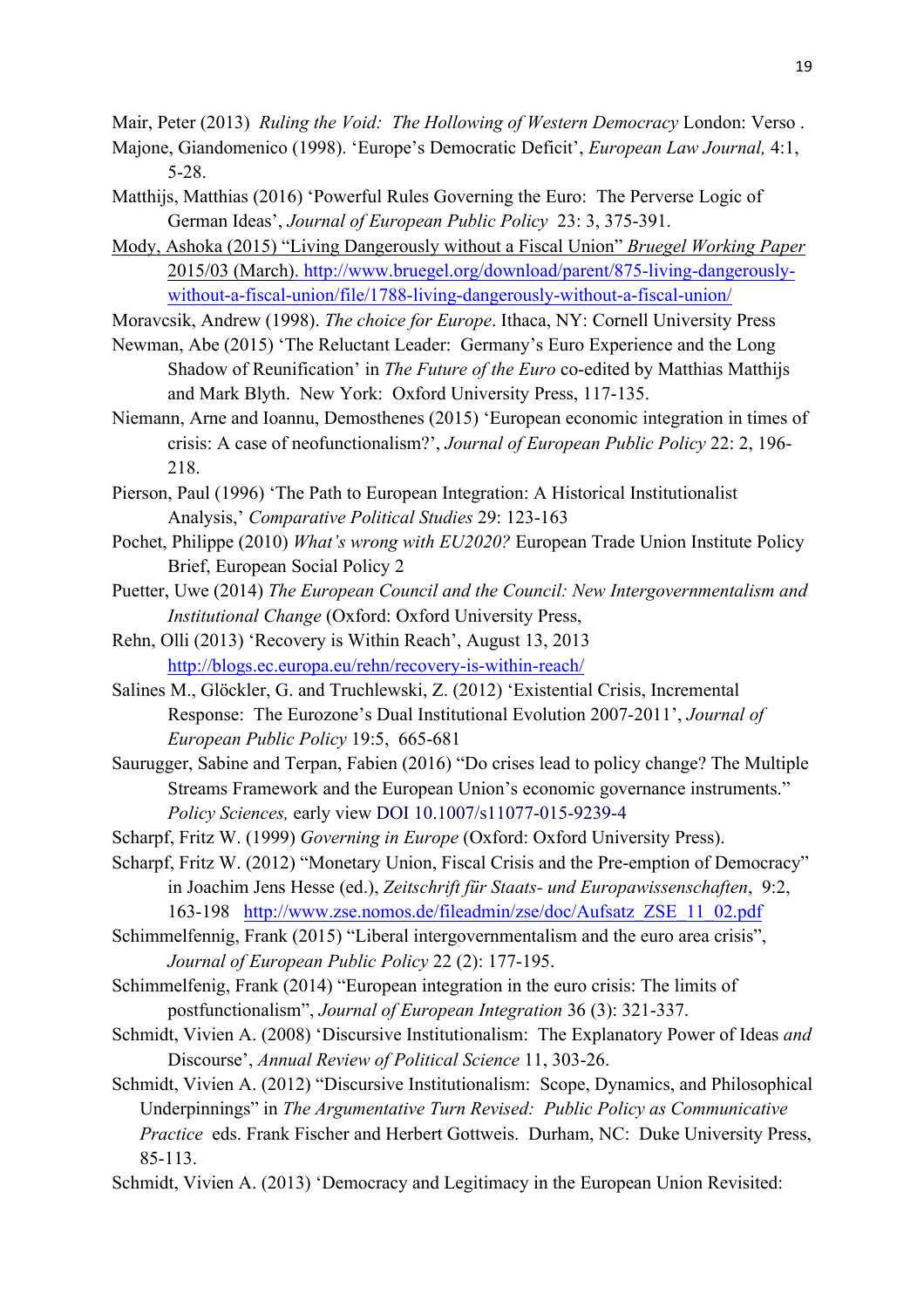Input, Output *and* 'Throughput'. *Political Studies* 61:1, 2-22

- Schmidt, Vivien A. (2015) "Forgotten Democratic Legitimacy: 'Governing by the Rules' and 'Ruling by the Numbers' in *The Future of the Euro* co-edited by Matthias Matthijs and Mark Blyth. New York: Oxford University Press, 90-116.
- Spiegel, Peter (2014) 'If the Euro Falls, Europe Falls', *Financial Times,* (May 15)
- Streeck, Wolfgang and Thelen, Kathleen (2005). *Beyond continuity: Institutional change in advanced political economies* Oxford: Oxford University Press
- Tsebelis, George (2016) 'Lessons from the Greek Crisis', *Journal of European Public Policy* 23: 1, 25-41.
- Toulmin, Stephen (1958) *The Uses of Argument* Cambridge: Cambridge University Press.
- Trichet, Jean- Claude (2009) 'Introductory Comments with Q and A', European Central Bank, Press Conference, (May 7).

http://www.ecb.europa.eu/press/pressconf/2009/html/is090507.en.html)

- Verdun, Amy (2015) "A Historical Institutionalist Explanation of the EU's responses to the Euro Area Financial Crisis," *Journal of European Public Policy* vol. 22, no. 2: 219- 237.
- Zeitlin, Jonathan and Vanhercke, B. (2014) "Socializing the European Semester? Economic Governance and Social Policy Coordination in Europe 2020." Draft Report prepared for the Swedish Institute of European Studies (SIEPS).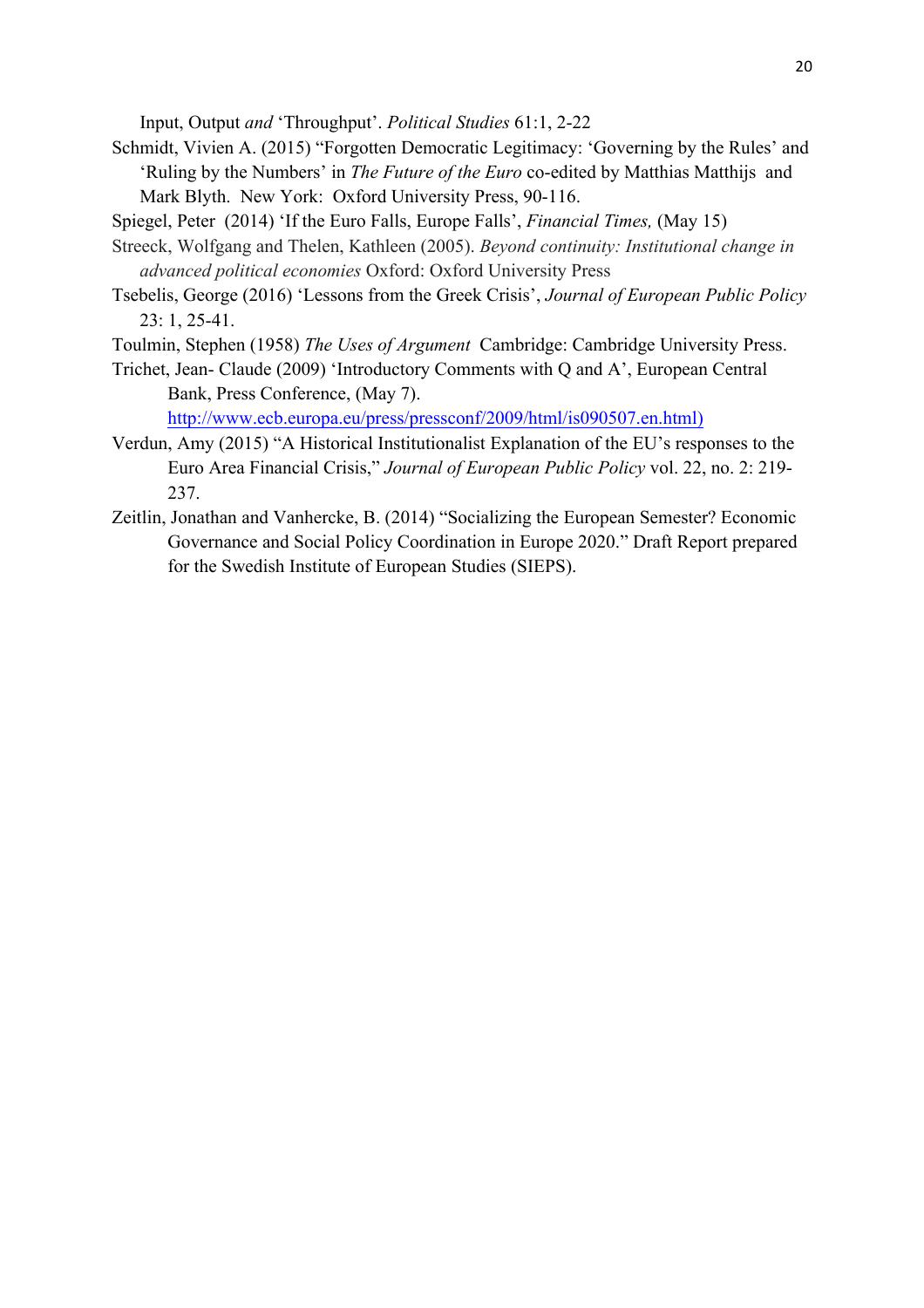

Figure 1: Word Use Frequency by ECB President Mario Draghi (Fall 2011 to Fall 2013)

*Source*: Speeches and Press Conferences, randomized choice, 3-4 per season.